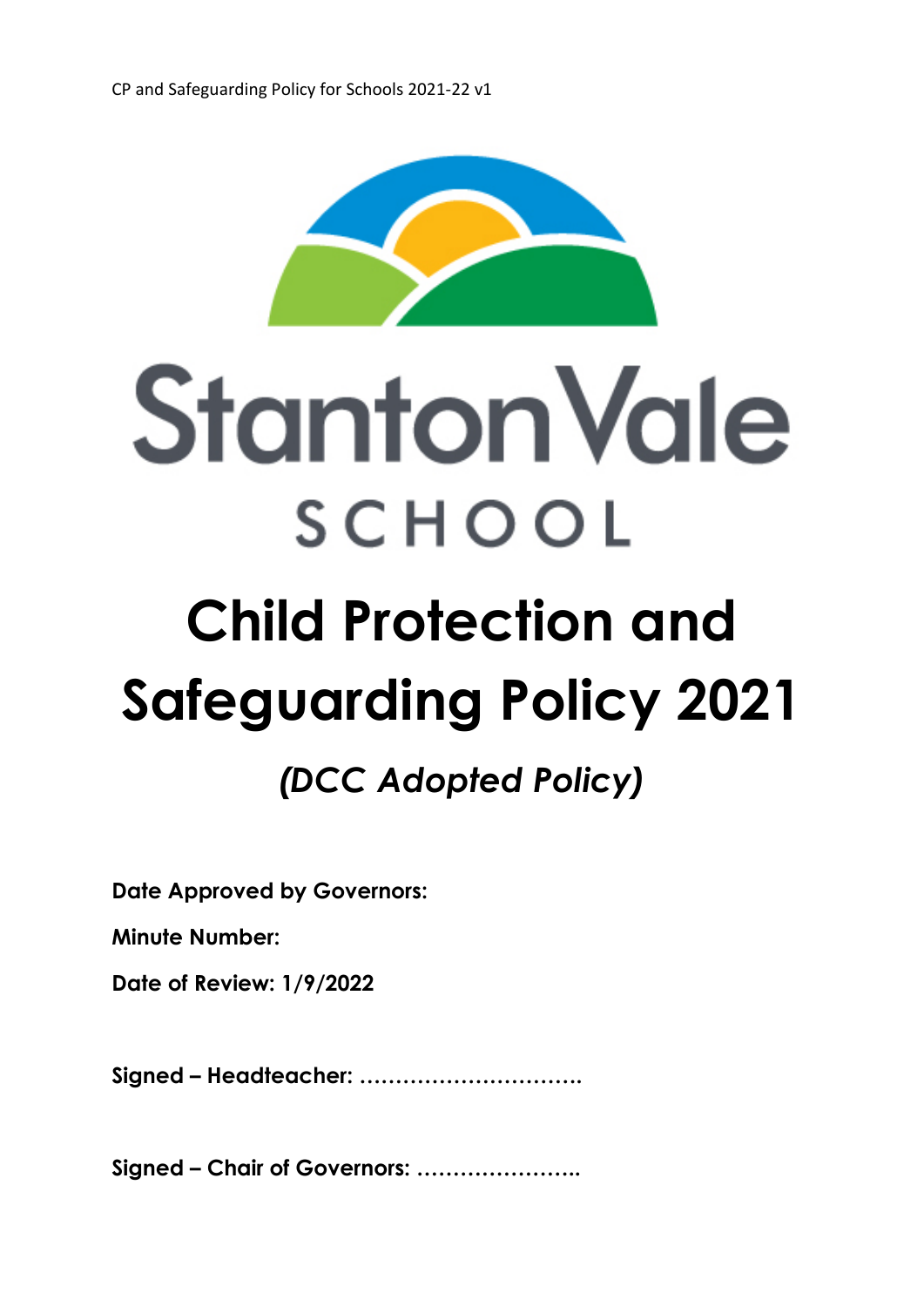#### **This policy will provide a safeguarding framework for Stanton Vale School from September 2021 to September 2022.**

#### **1. Introduction and Context**

#### **1.1 Our vision, mission and aims**

**Our vision** is to create brighter futures.

**Our mission** is to provide a vibrant, stimulating and specialist community in which pupils and staff value themselves and others; to challenge, motivate and empower individuals with the skills and knowledge for a life beyond school. We want the students and staff of Stanton Vale School to be both aspirational and inspirational.

#### **Our aims** are to:

**S**upport a pupil-centred approach – pupils come first and have a voice **T**each and learn in a safe, caring and happy environment **A**ppreciate and respect our pupils and each other **N**urture and support the physical, emotional and health needs of our pupils **T**o help pupils to make choices and understand consequences **Offer an exciting, differentiated curriculum, both school and community based N**arrow barriers to learning so that all pupils reach their potential

**V**alue every day as a learning opportunity not to be missed **A**lways encourage pupils to be as independent as they can be Liaise with parents and professionals, working together to make a difference **E**quip pupils with happy memories and useful skills for life beyond school

#### **1.2 Our responsibilities**

**Stanton Vale School** fully recognises its responsibilities for Child Protection and Safeguarding, this Policy sets out how the School will deliver these responsibilities. This is an overarching policy.

Child as written in this policy is of statutory school age.

Stanton Vale School is an Early Years Foundation Stage (EYFS) provider and adheres to the relevant safeguarding framework – see Appendix B.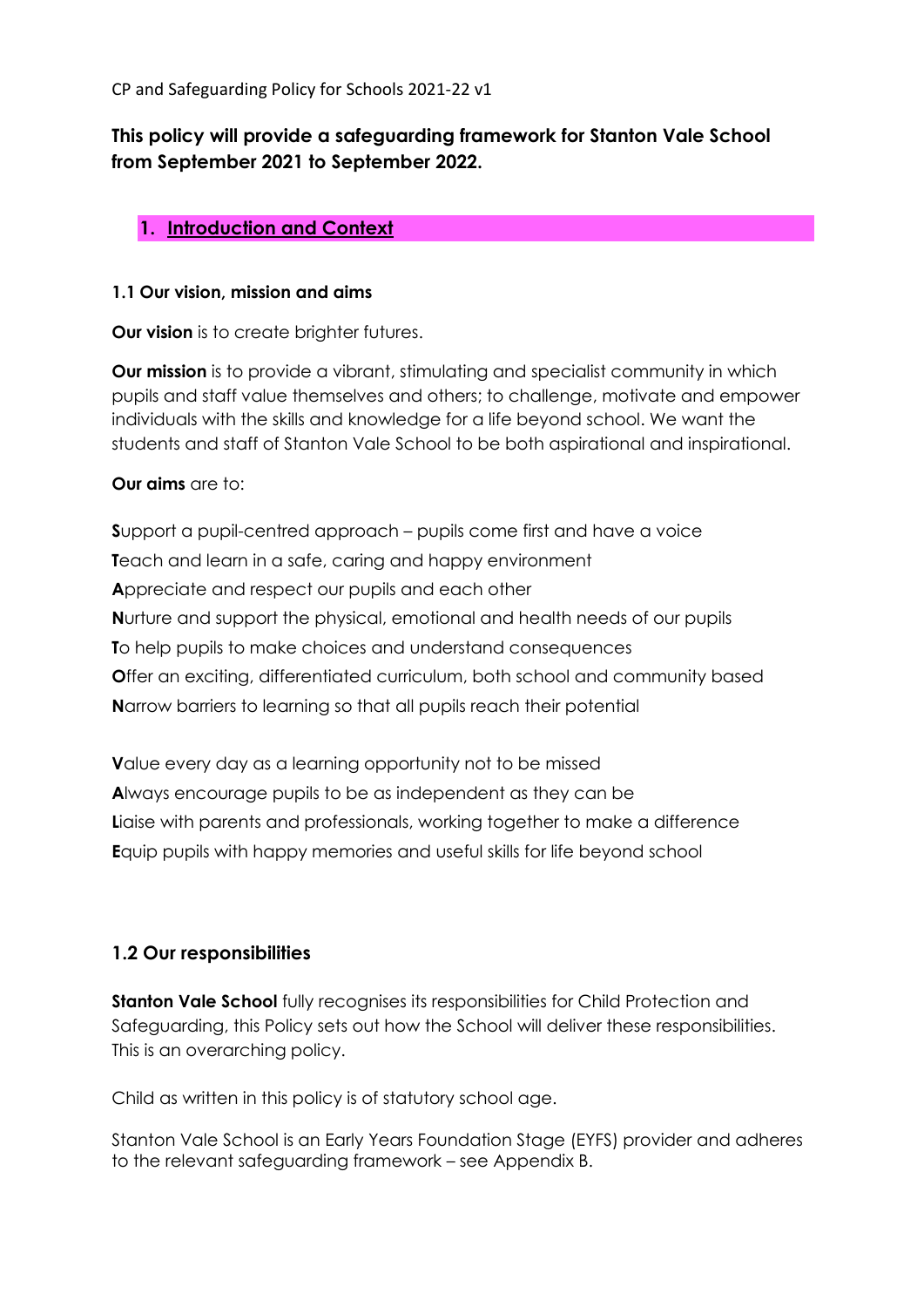A vulnerable adult as written into this policy (only when relevant / have pupils in this category) is so defined as still in the setting and who is or may be in need of community care services by reason of mental or other disability, age, or illness, who is unable to take care of him/herself, or unable to protect him/herself from significant harm or exploitation.

This policy should be read in conjunction with:

['Working Together to Safeguard Children' \(](https://www.gov.uk/government/publications/working-together-to-safeguard-children--2)July 2018) which is statutory guidance to be read and followed by all those providing services for children and families, including those in education.

["Keeping Children Safe in Education"](https://www.gov.uk/government/publications/keeping-children-safe-in-education--2) September 2019 which is the statutory guidance for Schools and Colleges.

["What to do if worried a child is being abused" \(March 2015\)](https://www.gov.uk/government/publications/what-to-do-if-youre-worried-a-child-is-being-abused--2)

"[Information Sharing: Advice for practitioners](https://www.gov.uk/government/publications/safeguarding-practitioners-information-sharing-advice) providing safeguarding services to children, young people, parents and carers (July 2018)

"[The Prevent Duty](https://www.gov.uk/government/publications/protecting-children-from-radicalisation-the-prevent-duty) Departmental, advice for Schools and child care providers" (June 2015).

Furthermore, we will follow the Procedures set out by the local Derby City & [Derbyshire Safeguarding Childrens Board.](http://derbyshirescbs.proceduresonline.com/)

In accordance with the above procedures, we carry out an annual audit of our Safeguarding provision (S175 Safeguarding Audit, which is a requirement of the Education Act 2002 & 2006) a copy of which is sent to the Local Derbyshire Safeguarding Childrens Board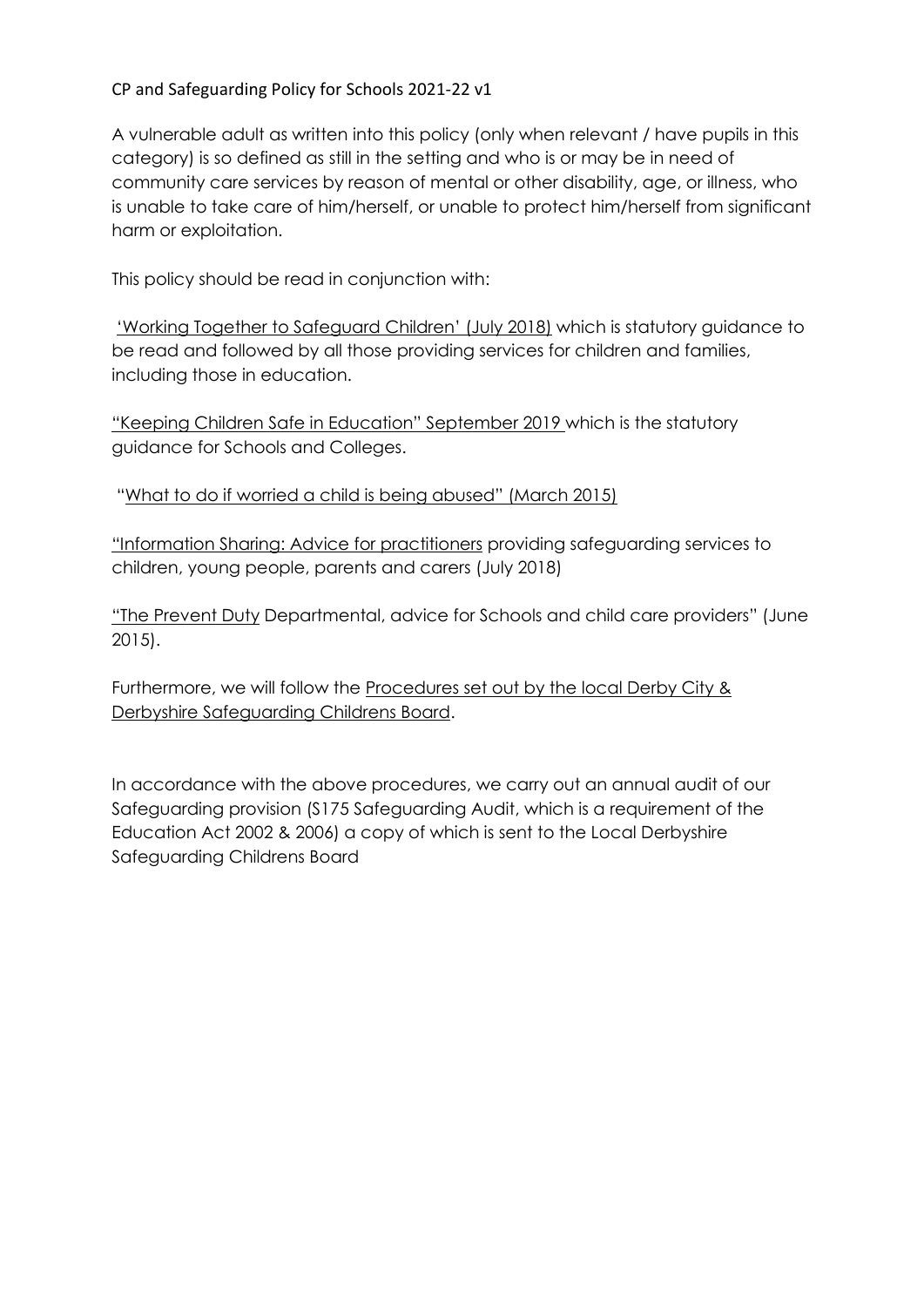#### **1.4 Our Principles**

Safeguarding arrangements at Stanton Vale School are underpinned by three key principles:

- Safeguarding is everyone's responsibility: all staff / anyone who has contact with a child or young person including governors and volunteers should play their full part in keeping children (Includes vulnerable adults when in their setting) safe;
- We will aim to protecting children using national, local and school child protection procedures;
- We aim to work in partnership and have an important role in multi-agency safeguarding arrangements as set out by Working Together 2018;
- That all staff / anyone who has contact with a child or young person including governors and volunteers have a clear understanding regarding abuse and neglect in all forms; including how to identify, respond and report. This also includes knowledge in the process for allegations against professionals. Staff, (governors and volunteers) should feel confident that they can report all matters of Safeguarding in the school where the information will be dealt with swiftly and securely, following the correct procedures with the safety and wellbeing of the children in mind at all times.
- That we operate a child-centred approach: a clear understanding of the needs, wishes, views and voices of children.

#### **1.5 Our Policy**

There are 6 main elements to our Policy, which are described in the following sections:

- The types of abuse that are covered by the policy;
- The signs of abuse that that all staff / anyone who has contact with a child or young person including governors and volunteers should look out for;
- How to report a concern, who to go to within school/college; including how /who to report to at the relevant agencies;
- Roles and responsibilities for Safeguarding;
- Expectations of all staff / anyone who has contact with a child or young person including governors and volunteers with regard to safeguarding, and the procedures and processes that should be followed, including the support provided to children;
- How Stanton Vale School will ensure that all staff / anyone who has contact with a child or young person including governors and volunteers are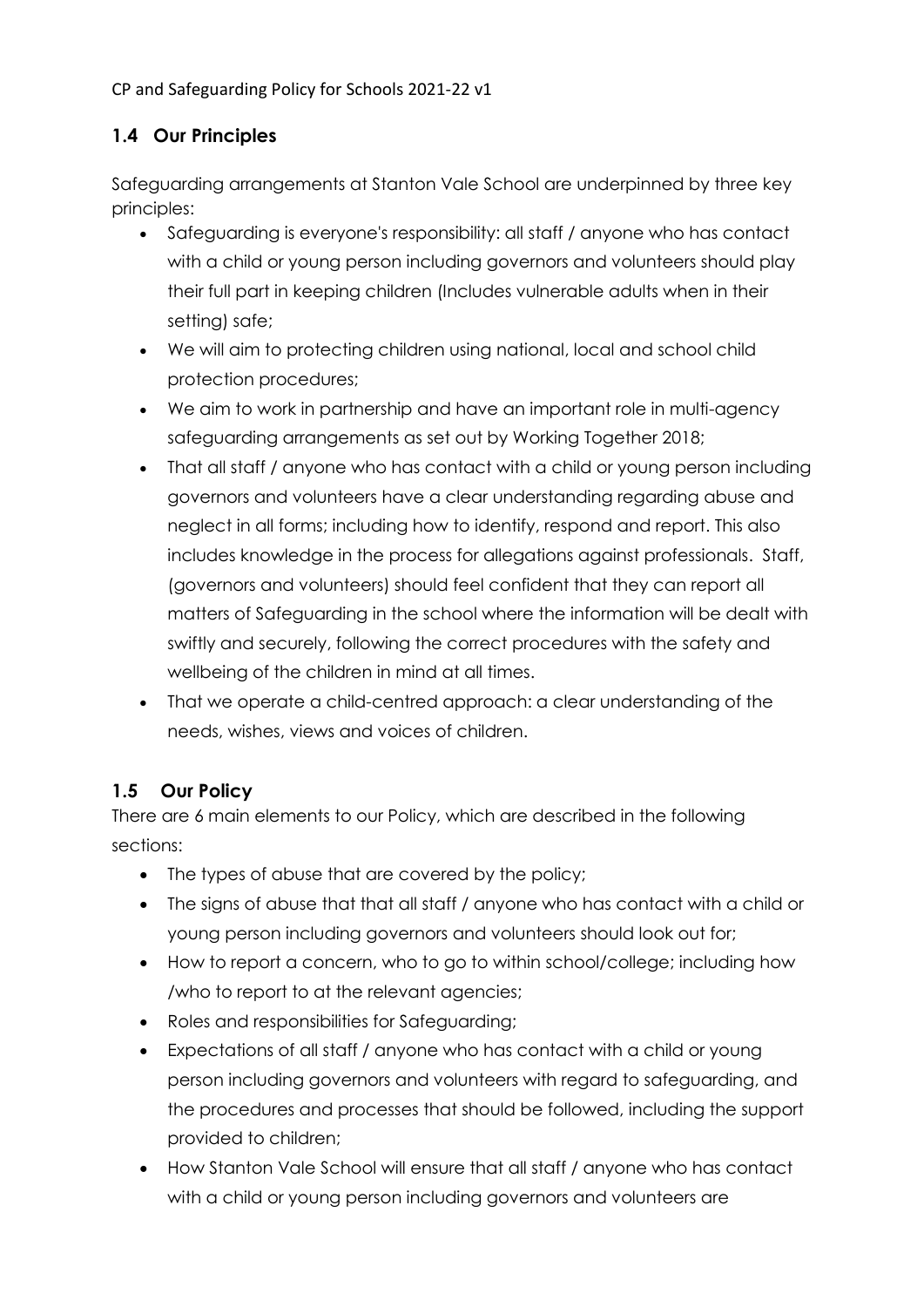appropriately trained; this includes, receiving regular updates and undertaking annual whole school training in safeguarding.

- Are checked for their suitability to work within Stanton Vale School;
- How the policy will be managed and have its delivery overseen.

Through implementation of this policy we will ensure that our school provides a safe environment for children (and vulnerable adults when in their setting) to learn and develop. We will cross reference to other policies relevant to our safeguarding in Stanton Vale School and make reference to them in this policy where relevant.

#### **2. Types of Abuse**

#### **2.1 Children who may require early help**

All staff (governors and volunteers) working within the school should be alert to the potential need for early help for children, considering following the procedures identified for initiating early help using the Thresholds Document for a child who:

- Is disabled and has specific additional needs;
- Has special educational needs;
- Is a young carer;
- Is a privately fostered child;
- Has returned home to their family from care:
- Is showing signs of engaging in anti-social or criminal behaviour;
- Is in a family circumstance presenting challenges for the child, such as substance abuse, adult mental health, domestic violence; and/or
- Is showing early signs of abuse and/or neglect;
- Is showing signs of displaying behaviour or views that are considered to be extreme;
- Is misusing drugs or alcohol themselves:
- Not attending school or are at risk of exclusion from school;
- Frequently going missing/goes missing from care or from home;
- Is at risk of modern slavery, trafficking, exploitation, radicalised;
- Not in education, training or employment after the age of 16 (NEET);

These children are therefore more vulnerable; Stanton Vale School will identify who our vulnerable children are, ensuring all staff and volunteers know the processes to secure advice, help and support where needed.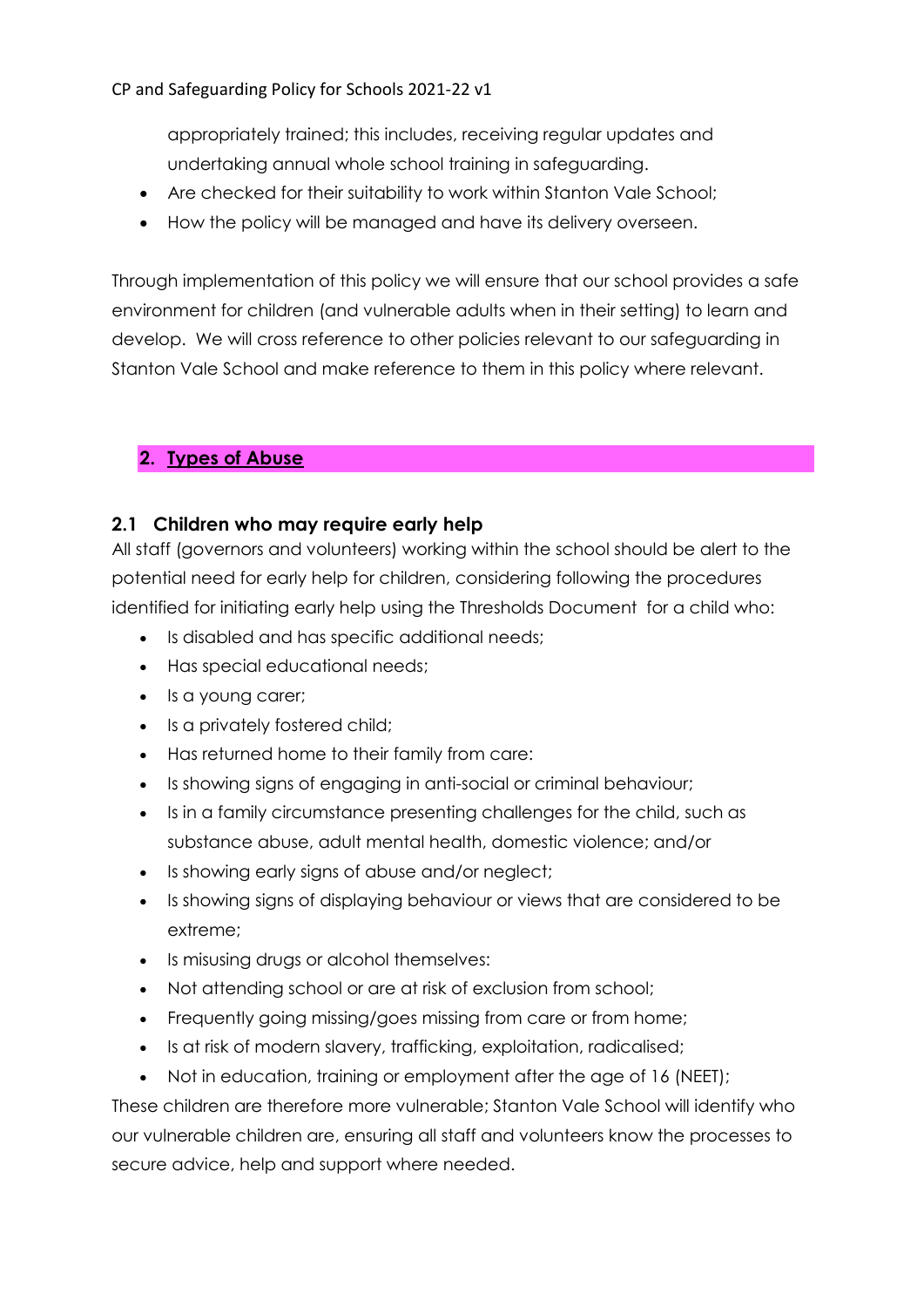#### **2:2 Child Abuse**

In relation to children safeguarding and promoting their welfare is defined as:

- Protecting children from maltreatment;
- Preventing impairment of children's' health or development;
- Ensuring that children are growing up in circumstances consistent with the provision of safe and effective care;
- Taking action to enable all children to have the best outcomes.

There are four types of child abuse as defined in 'Working Together to Safeguard Children' (2018) which is defined in the 'Keeping Children Safe in Education Statutory Guidance 2019' as:

- **Physical Abuse -** may involve hitting, shaking, throwing, poisoning, burning/scalding, drowning, suffocating, or otherwise causing physical harm to a child. Physical harm may also be caused when a parent or carer fabricates the symptoms of, or deliberately induces, illness in a child.
- **Emotional Abuse -** is the persistent emotional maltreatment of a child such as to cause severe and persistent adverse effects on the child's emotional development. It may involve conveying to children that they are worthless or unloved, inadequate, or valued only insofar as they meet the needs of another person. It may include not giving the child opportunities to express their views, deliberately silencing them or 'making fun' of what they say or how they communicate. It may feature age or developmentally inappropriate expectations being imposed on children. These may include interactions that are beyond the child's developmental capability, as well as overprotection and limitation of exploration and learning, or preventing the child participating in normal social interaction. It may involve seeing or hearing the ill-treatment of another. It may involve serious bullying (including cyber bullying), causing children frequently to feel frightened or in danger, or the exploitation or corruption of children. Some level of emotional abuse is involved in all types of maltreatment of a child, though it may occur alone.
- **Sexual Abuse** involves forcing or enticing a child or young person to take part in sexual activities, not necessarily involving a high level of violence, whether or not the child is aware of what is happening. The activities may involve physical contact or non-contact activities, such as involving children in looking at, or in the production of, sexual images, watching sexual activities, encouraging children to behave in sexually inappropriate ways, or grooming a child in preparation for abuse (including via the internet). Sexual abuse is not solely perpetrated by adult males; women can also commit acts of sexual abuse, as can other children.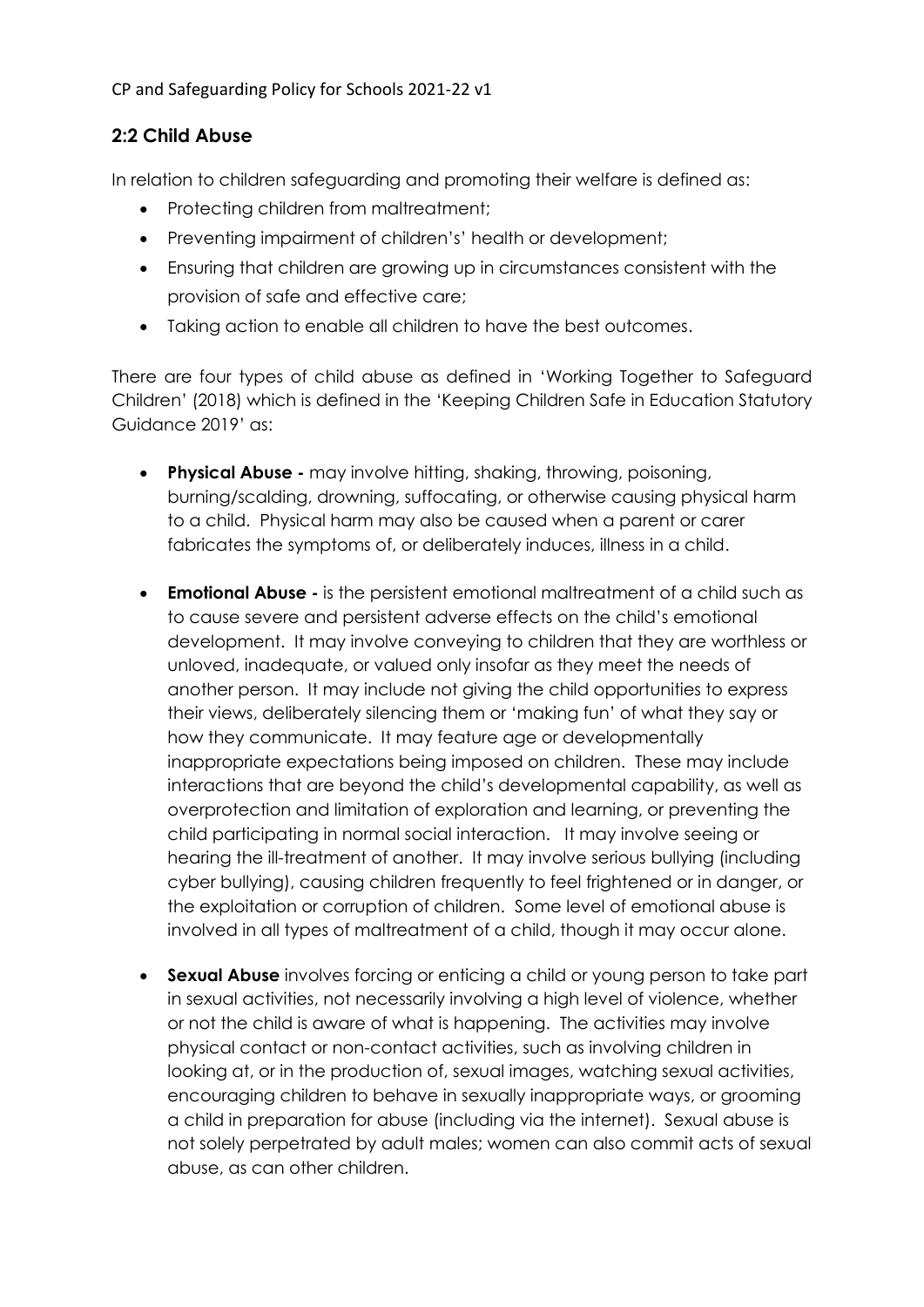- **Neglect** is the persistent failure to meet a child's basic physical and/or psychological needs, likely to result in the serious impairment of the child's health or development. It may include a failure to:
	- o Provide adequate food, clothing and shelter.
	- o Protect a child from physical and emotional harm or danger.
	- o Ensure adequate supervision (including the use of inadequate caregivers); or
	- o Ensure access to appropriate medical care or treatment.
	- o Respond to a child's basic emotional needs

**Bullying** and forms of bulling on and off line, including prejudice based and Cyber Bullying is also abusive which will include at least one, if not two, three or all four, of the defined categories of abuse **[See School Anti-Bullying Policy].**

#### **2.3. Specific Safeguarding Issues**

There are specific issues that have become critical issues (highlighted are current key concerns in Derbyshire) in Safeguarding that Schools and Colleges will endeavour to ensure their Staff, (Governors and Volunteers) are familiar with; having processes in place to identify, report, monitor and which are included within teaching:

- Bullying including cyber bullying
- Child Sexual Exploitation (CSE) and as defined by Working Together 2018
- Domestic Violence
- Drugs
- Fabricated or induced illness
- Faith abuse
- Female Genital Mutilation (FGM)
- Forced Marriage
- Gangs and Youth Violence
- Gender based violence/Violence against women and girls (VAWG)
- Hate
- Mental Health
- Private Fostering
- **•** Preventing Radicalisation
- On line abuse/Sexting
- Teenage Relationship abuse
- Trafficking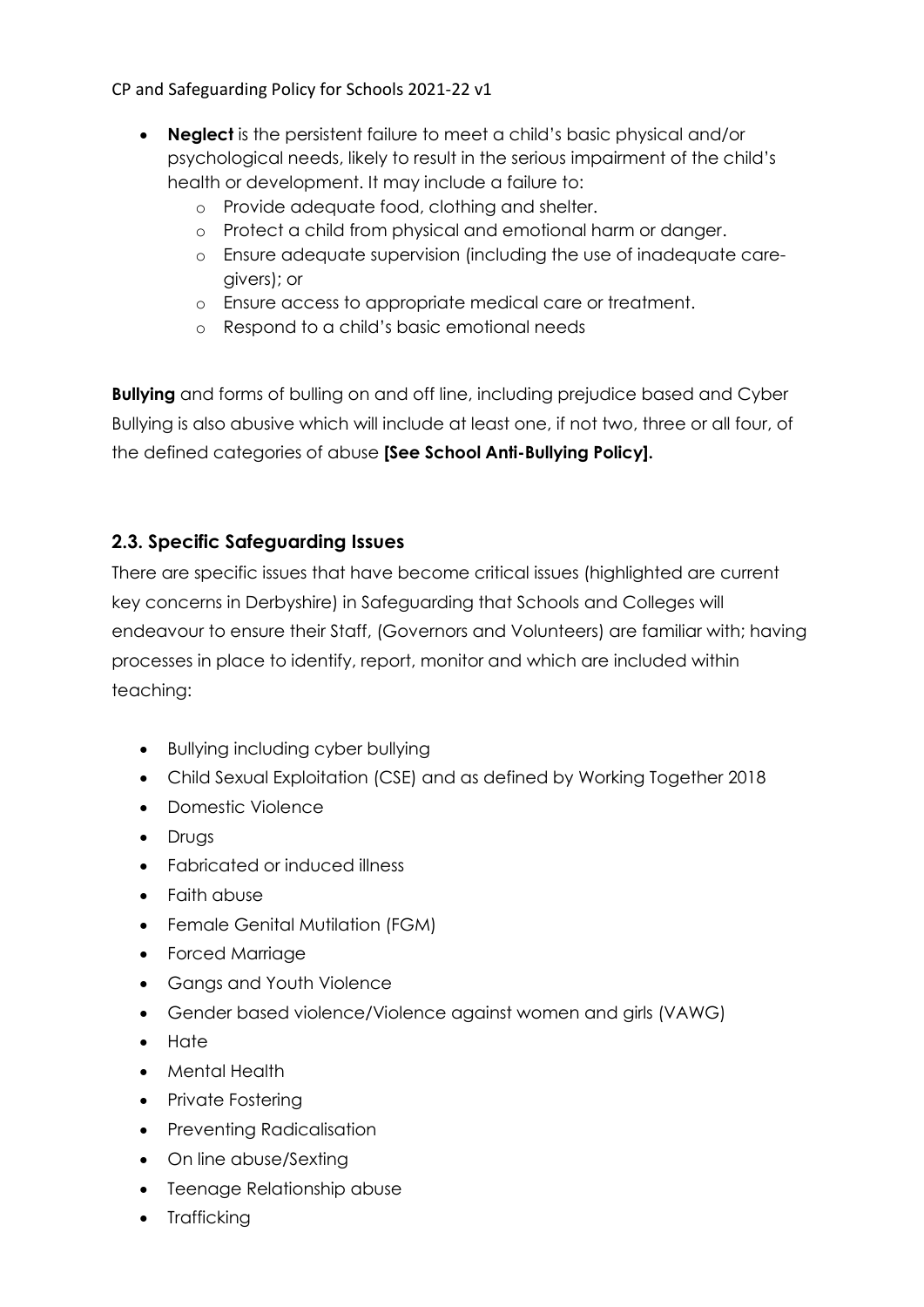- Missing children and vulnerable adults
- Child sexual abuse within the family
- Poor parenting, particularly in relation to babies and young children

#### **3. Signs of Abuse (Child Protection)**

#### **3.1. Physical Abuse**

Most children will collect cuts and bruises and injuries, and these should always be interpreted in the context of the child's medical / social history, developmental stage and the explanation given. Most accidental bruises are seen over bony parts of the body, e.g. elbows, knees, shins, and are often on the front of the body. Some children, however, will have bruising that is more than likely inflicted rather than accidental.

Important indicators of physical abuse are bruises or injuries that are either unexplained or inconsistent with the explanation given; these can often be visible on the 'soft' parts of the body where accidental injuries are unlikely, e g, cheeks, abdomen, back and buttocks. A delay in seeking medical treatment when it is obviously necessary is also a cause for concern.

The physical signs of abuse may include:

- Unexplained bruising, marks or injuries on any part of the body
- Multiple bruises- in clusters, often on the upper arm, outside of the thigh
- Cigarette burns
- Human bite marks
- Broken bones
- Scalds, with upward splash marks.
- Multiple burns with a clearly demarcated edge.

Changes in behaviour that can also indicate physical abuse:

- Fear of parents being approached for an explanation
- Aggressive behaviour or severe temper outbursts
- Flinching when approached or touched
- Reluctance to get changed, for example in hot weather
- Depression
- Withdrawn behaviour
- Running away from home.

#### **3.2. Emotional Abuse**

Emotional abuse can be difficult to identify as there are often no outward physical signs. Indications may be a developmental delay due to a failure to thrive and grow, however, children who appear well-cared for may nevertheless be emotionally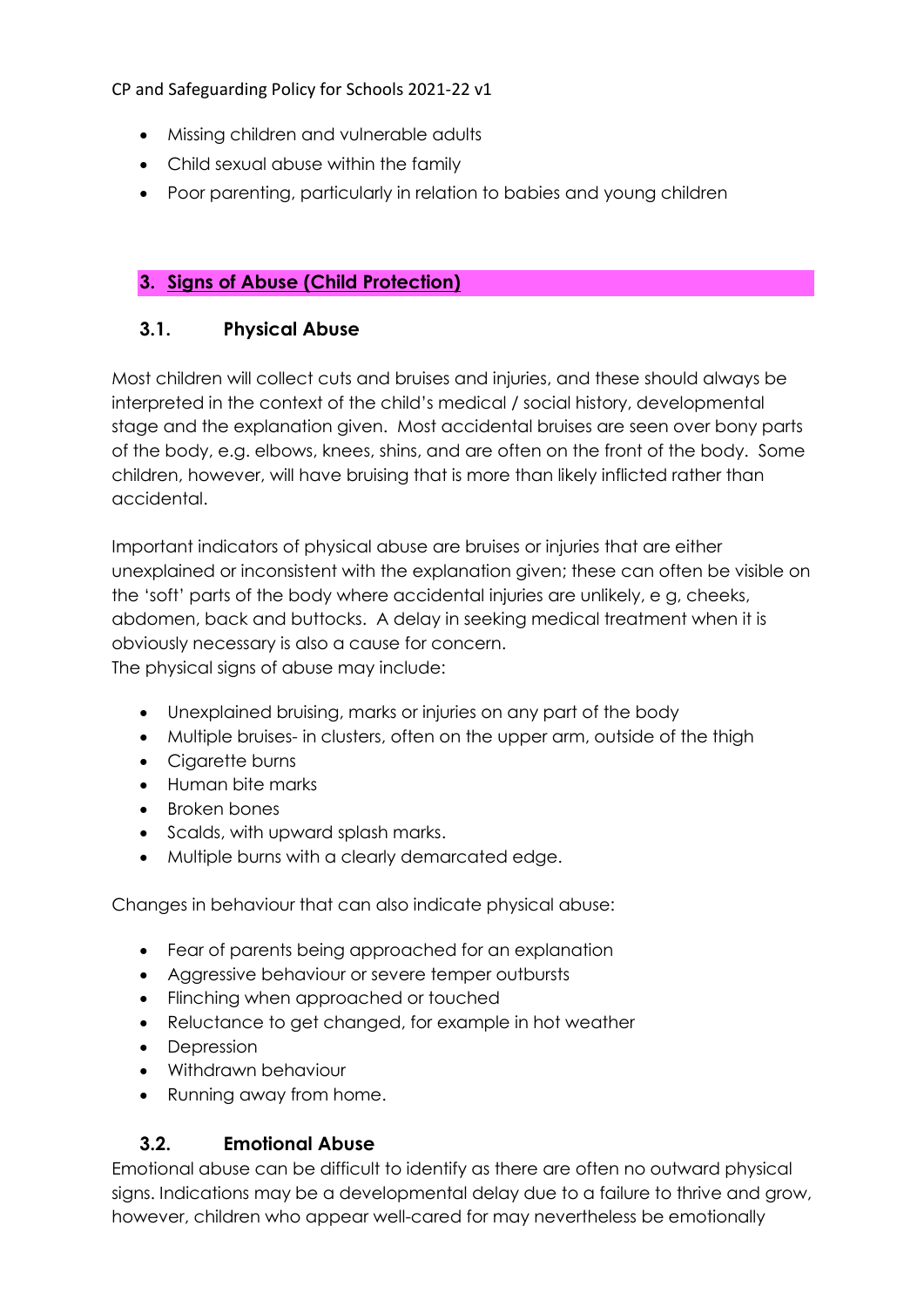abused by being taunted, put down or belittled. They may receive little or no love, affection or attention from their parents or carers. Emotional abuse can also take the form of children not being allowed to mix or play with other children.

Changes in behaviour which can indicate emotional abuse include:

- Neurotic behaviour e.g. sulking, hair twisting, rocking
- Being unable to play
- Fear of making mistakes
- Sudden speech disorders
- Self-harm
- Fear of parent being approached regarding their behaviour
- Developmental delay in terms of emotional progress.

#### **3.3. Sexual Abuse**

It is recognised that there is underreporting of sexual abuse with in the family. School / College all staff and volunteers should play a crucial role in identifying / reporting any concerns that they may have through, for example, the observation and play of younger children and understanding the indicators of behaviour in older children which may be underlining of such abuse.

All Staff and volunteers should be aware that adults, who may be men, women or other children, who use children to meet their own sexual, needs abuse both girls and boys of all ages. Indications of sexual abuse may be physical or from the child's behaviour. In all cases, children who tell about sexual abuse do so because they want it to stop. It is important, therefore, that they are listened to and taken seriously.

The physical signs of sexual abuse may include:

- Pain or itching in the genital area
- Bruising or bleeding near genital area
- Sexually transmitted disease
- Vaginal discharge or infection
- Stomach pains
- Discomfort when walking or sitting down
- Pregnancy.

Changes in behaviour which can also indicate sexual abuse include:

- Sudden or unexplained changes in behaviour e.g. becoming aggressive or withdrawn
- Fear of being left with a specific person or group of people
- Having nightmares
- Running away from home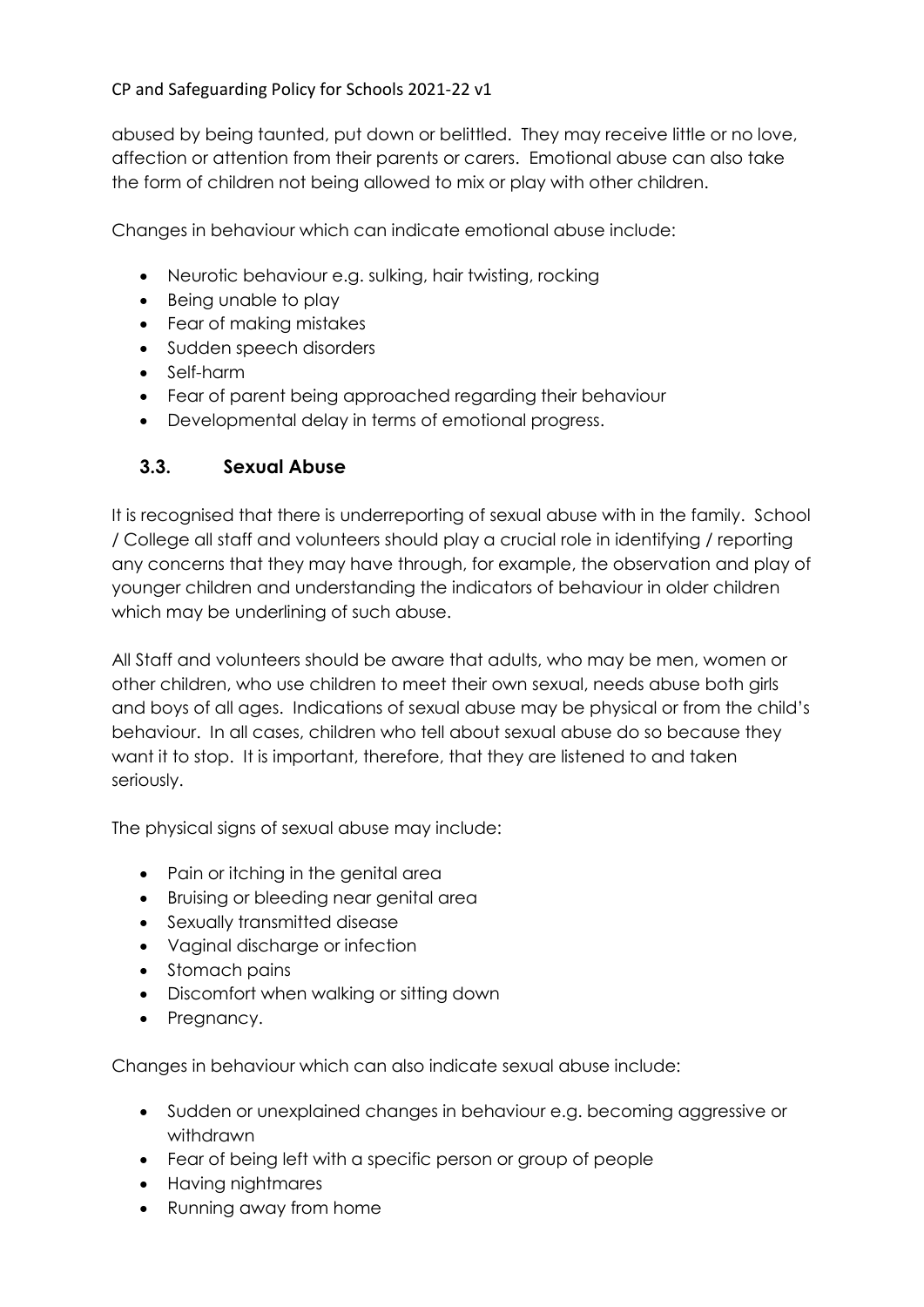- Sexual knowledge which is beyond their age, or developmental level
- Sexual drawings or language
- Bedwetting
- Eating problems such as overeating or anorexia
- Self-harm or mutilation, sometimes leading to suicide attempts
- Saying they have secrets they cannot tell anyone about
- Substance or drug abuse
- Suddenly having unexplained sources of money
- Not allowed to have friends (particularly in adolescence)
- Acting in a sexually explicit way towards adults.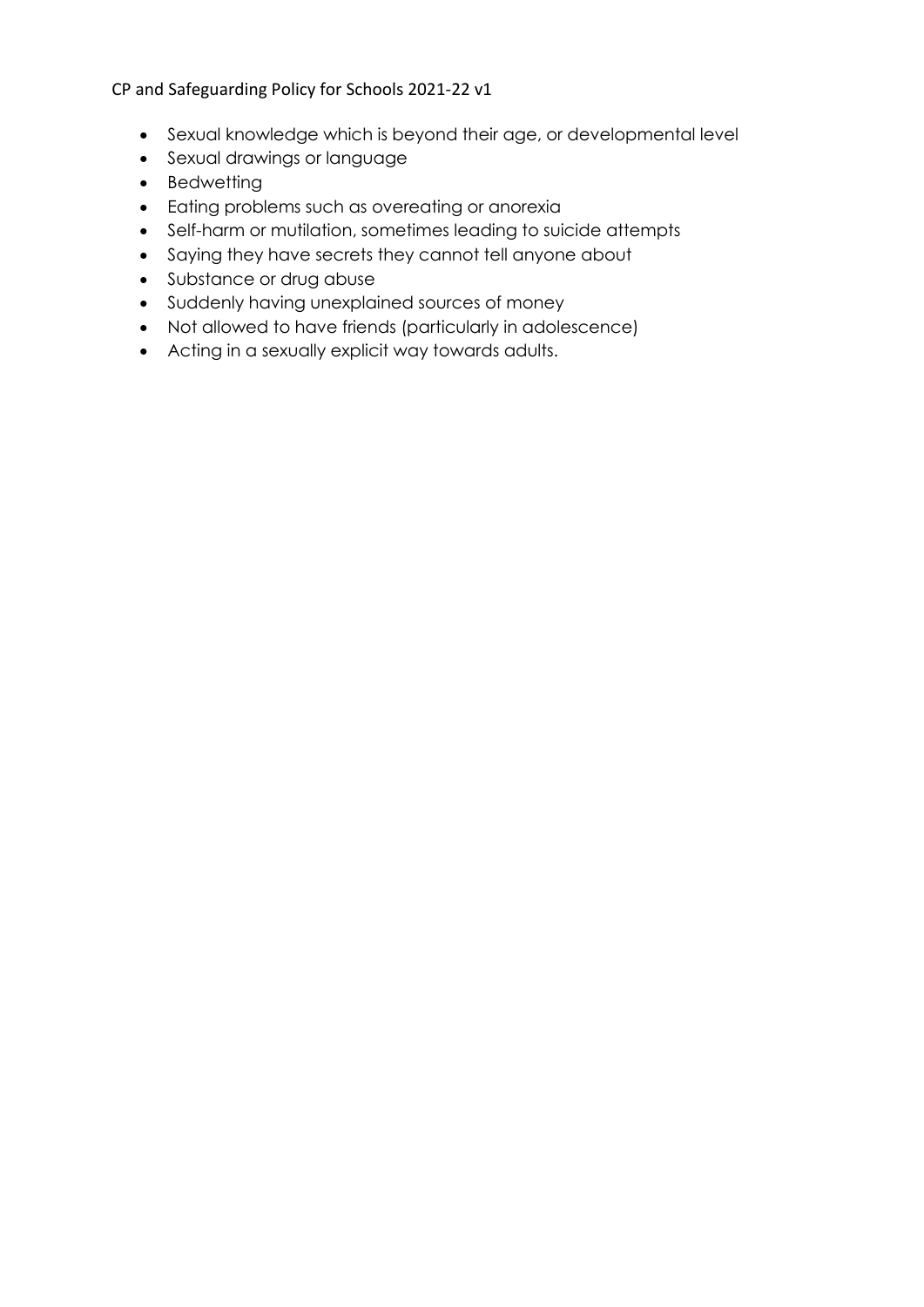#### **3.4. Neglect**

It can be difficult to recognise neglect, however its effects can be long term and damaging for children.

The physical signs of neglect may include:

- Being constantly dirty or 'smelly'.
- Constant hunger, sometimes stealing food from other children.
- Losing weight, or being constantly underweight.
- Inappropriate or dirty clothing.

Neglect may be indicated by changes in behaviour which may include:

- Mentioning being left alone or unsupervised.
- Not having many friends.
- Complaining of being tired all the time.
- Not requesting medical assistance and/or failing to attend appointments.

#### **3.5. Specific Safeguarding Issues**

In understanding the signs and indicators of specific issues listed earlier in this policy, Stanton Vale School will incorporate the signs of abuse and specific safeguarding issues on safeguarding into briefings, staff Induction training, and ongoing development training for all staff / anyone who has contact with a child or young person including governors and volunteers

Stanton Vale School will also access broad Government guidance, local procedures, strategies and tools through the [Derbyshire Safeguarding Childrens](http://www.derbyshirescb.org.uk/)  [Board](http://www.derbyshirescb.org.uk/)

The Designated leads and those with responsibility for safeguarding will use the information available to them in Derbyshire [Schools Net Keeping Children Safe in](https://schoolsnet.derbyshire.gov.uk/keeping-children-safe-in-education/keeping-children-safe-in-education.aspx)  [Education](https://schoolsnet.derbyshire.gov.uk/keeping-children-safe-in-education/keeping-children-safe-in-education.aspx) to help all staff develop the knowledge and understanding pertaining to national and local emerging concerns.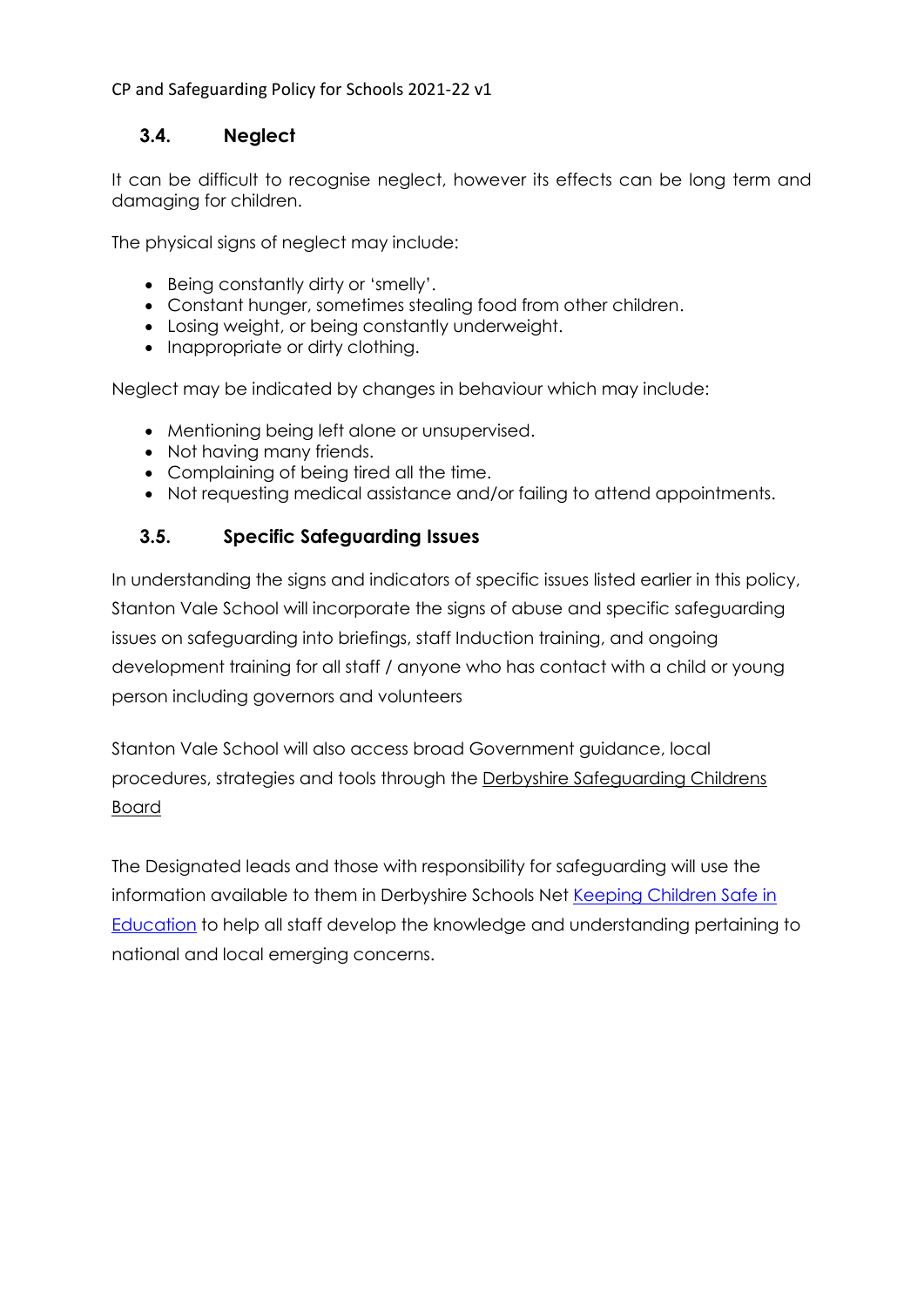#### **3.6. Prevent Duties**

Stanton Vale School will ensure all staff including governors and volunteers adhere to their duties in the Prevent guidance 2015 to prevent radicalisation. The HT/Principal and Chair of Governors will:

- Establish or use existing mechanisms for understanding the risk of extremism;
- Ensure staff understand the risk and build capabilities to deal with issues arising
- Communicate the importance of the duty;
- Ensure all Staff (governors and volunteers) implement the duty.

Stanton Vale School will respond to any concern about Prevent as a Safeguarding concern and will report in the usual way using local Safeguarding Procedures. We will seek to work in partnership, undertaking risk assessments where appropriate and proportionate to risk, building our children's resilience to radicalisation. We will make referrals into CHANNEL where the risk is identified and the pupil/student may need de radicalisation.

Stanton Vale School is committed to providing effective filtering and monitoring systems, this will include monitoring the activities of children when on-line in Stanton Vale School and actions taken relevant to the activity.

Stanton Vale School will use the relevant forms to record any concerns, keeping records which will be treated as a Child Protection Record, storing them as appropriate. (cross reference here to forms being used)

#### **3.7. Child Sexual Exploitation (Child Protection)**

Risk factors may include;

- Going missing
- Engagement in offending
- Disengagement from education
- Using drugs or alcohol
- Unexplained gifts/money
- Repeat concerns about sexual health
- Decline in emotional wellbeing

All suspected or actual cases of CSE are a Safeguarding concern in which Child Protection procedures will be followed; this will include a referral to the police. If any staff are concerned about a pupil, they will refer to the Safeguarding Designated Lead/s within the School

#### **3.8. Female Genital Mutilation (Child Protection)**

Stanton Vale School recognises and understands that there is a now a mandatory reporting duty for all teachers to report to the police where it is believed an act of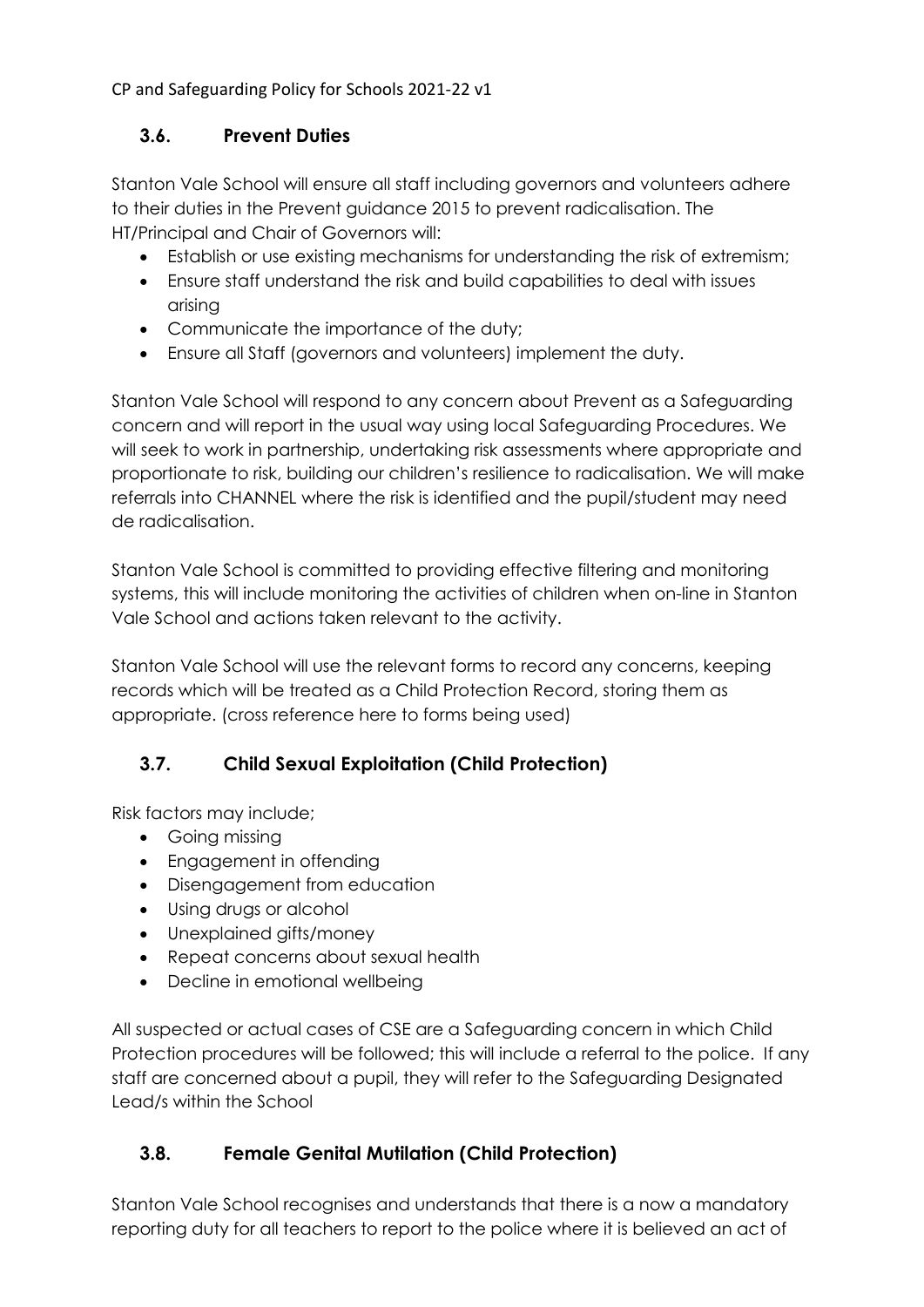FGM has been carried out on a girl under 18 in the UK. Failure to do so may result in disciplinary action being taken.

All suspected or actual cases of FGM are a Safeguarding concern in which Safeguarding procedures will be followed; this will include a referral to the police. If any staff are concerned about a pupil, they will refer to the Safeguarding Designated Lead/s within the School unless there is a good reason not to do so.

Signs may include;

- Days absent from school
- Not participating in Physical Education
- In pain/has restricted movement/frequent and long visits to the toilet/broken limbs
- Confides that she is having a special procedure, cut or celebration
- Unauthorised and or extended leave, vague explanations or plans for removal of a female in a high risk category\* especially over the summer period
- Plans to take a holiday which may be unauthorised, unexplained or extended in a country known to practice FGM

*\*parents from a country who are known to practice FGM*

#### **3.9. Allegations of abuse against other children/Peer on Peer abuse (Child Protection)**

We recognise that some children abuse other children or their peers; therefore, the reasons for this are complex and are often multi-faceted. We understand that we need as a school to have clear mechanisms and procedures in place to identify and report incidents or concerns. We aim to reduce this behaviour and any related incidents with an expectation to eliminate this conduct in Stanton Vale School. Peer on peer abuse is a Safeguarding concern and will require a discussion with the Designated Safeguarding Lead who will seek advice from agencies and professionals including reference to the Safeguarding procedures as outlined by the local authority. This will may a referral into the Police and Social Care. Stanton Vale School will consider and may apply the disciplinary procedure. Stanton Vale School will offer support to a victim.

We recognise peer on peer abuse can take some of these forms;

- Language seen as derogatory, demeaning, inflammatory;
- Unwanted banter:
- Sexual harassment;
- Sexual Violence;
- Hate: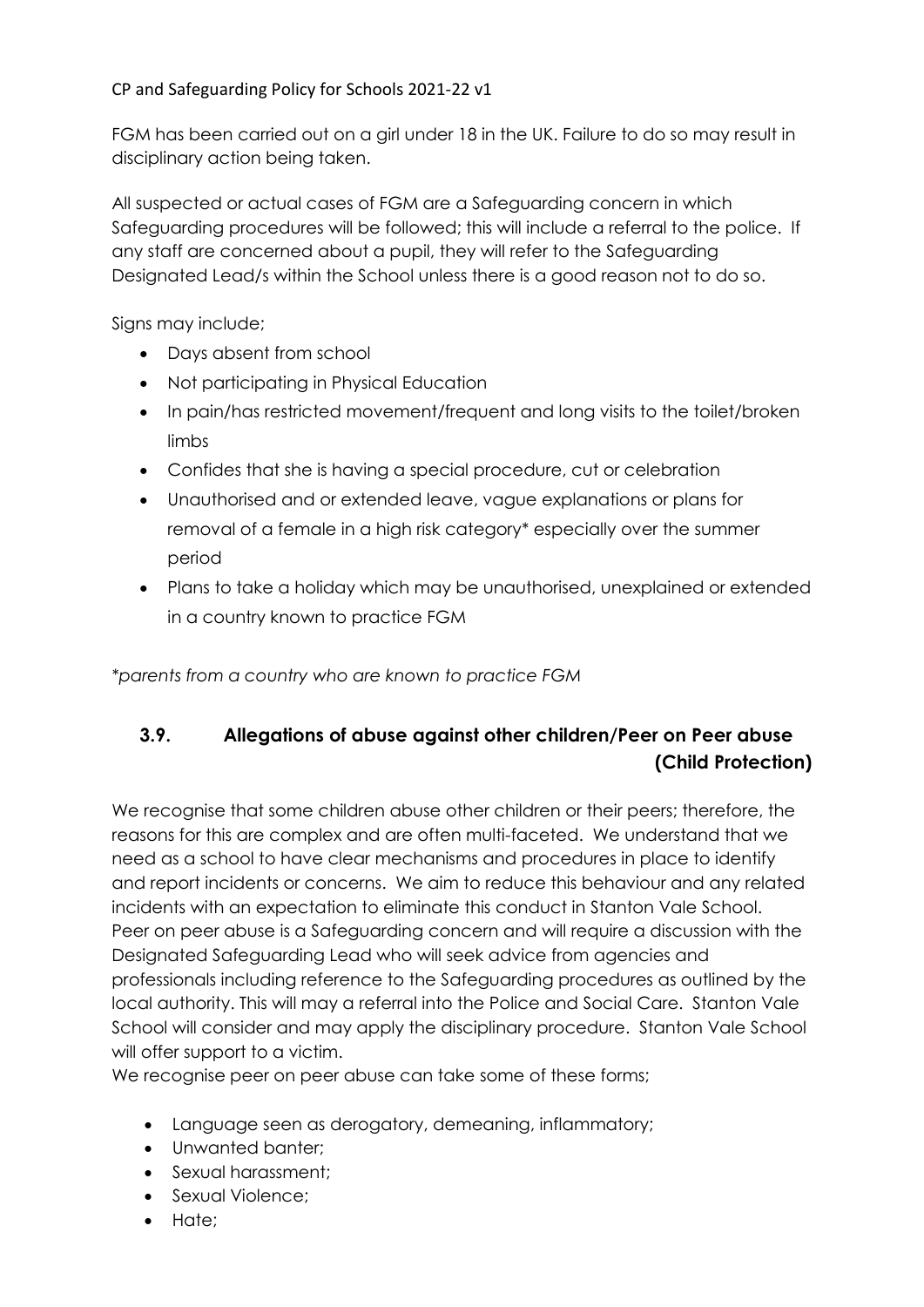- Homophobia;
- Based on gender differences and orientation;
- Based on difference.

We will pay adherence to the guidance- Sexual Violence and Sexual Harassment in Schools/Colleges between children (December 2017) and have a strategy in Stanton Vale School to identify, report and respond to any issues/incidents raised. We aim to challenge this type of abuse. We also aim to use approaches in the curriculum to address and tackle peer on peer abuse.

#### **3.10. The sending of indecent images from one person to another through Digital Media Devices**

Stanton Vale School accepts that this is a Safeguarding concern and one that is increasing which requires a robust response. We will seek advice from agencies and professionals acknowledging that there are both national and local guidance that we need to adhere to in order to tackle the concerns and work in partnership with our agencies.

We will refer to:

[Derby City & Derbyshire Thresholds Document](http://www.proceduresonline.com/derbyshire/scbs/user_controlled_lcms_area/uploaded_files/DSCB-Thresholds.pdf)

"Sexting in Schools [& Colleges: Responding to incidents & safeguarding](https://www.gov.uk/government/uploads/system/uploads/attachment_data/file/609874/6_2939_SP_NCA_Sexting_In_Schools_FINAL_Update_Jan17.pdf)  [young people" UK Council for child internet safety](https://www.gov.uk/government/uploads/system/uploads/attachment_data/file/609874/6_2939_SP_NCA_Sexting_In_Schools_FINAL_Update_Jan17.pdf) 

The DfE guidance 2018 [on Searching Screening and Confiscation Advice](https://www.gov.uk/government/publications/searching-screening-and-confiscation) for **[Schools](https://www.gov.uk/government/publications/searching-screening-and-confiscation)** 

#### **3.11. The criminal exploitation of children: County Lines**

Signs which may indicate criminal exploitation:

- Persistently going missing from school or home and / or being found out-ofarea;
- Unexplained acquisition of money, clothes, or mobile phones
- Excessive receipt of texts /phone calls
- Relationships with controlling /older individuals or groups
- Leaving home / care without explanation
- Suspicion of physical assault /unexplained injuries
- Parental concerns
- Carrying weapons
- Significant decline in school results / performance
- Gang association or isolation from peers or social networks
- Self-harm or significant changes in emotional well-being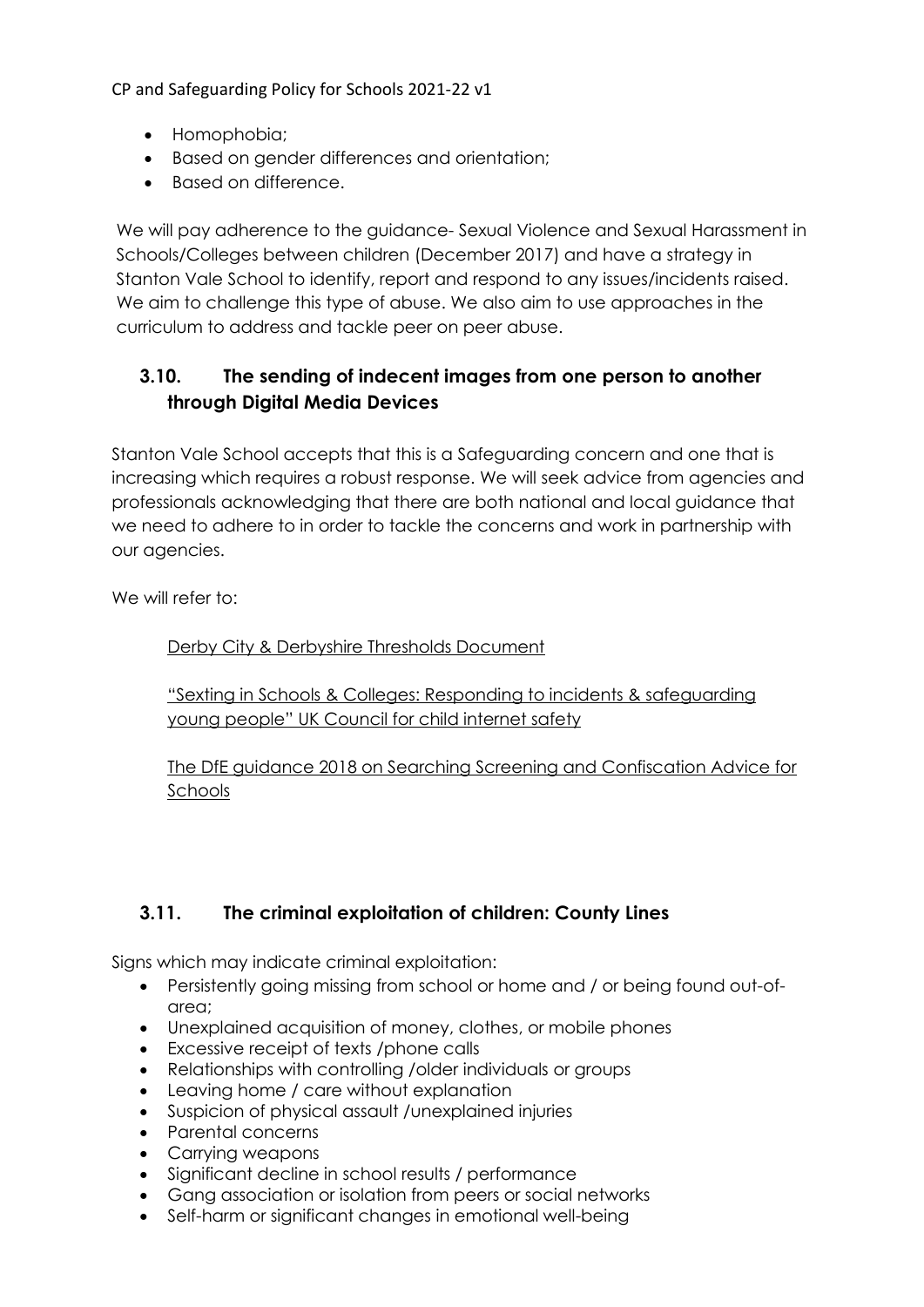Criminal exploitation of children is a Safeguarding concern and will require a discussion with the Designated Safeguarding Lead who will seek advice from agencies and professionals; including, reference to the Safeguarding procedures as outlined by the local authority. This will mean a referral into the Police and Social Care. Stanton Vale School will offer support to a victim.

#### **3.12. Carrying knifes/offensive Weapons & Gang Culture**

- Bringing and carrying a knife/offensive weapon onto school/college premises is criminaloffence and immediate action will be taken by calling the police and informing the informed.
- The guidance on Searching, Screening and Confiscation for Head teachers, schools and Governors, January 2018 will be consulted and Stanton Vale School will consider and may apply the disciplinary procedure.
- If a member of staff suspects a pupil/student being involved in gang culture, this is a safeguarding concern and will require a discussion with the Designated Safeguarding Lead who will seek advice from agencies and professionals including reference to the Safeguarding procedures as outlined by the local authority. The pupil/student may be an exploited child and victim to which Stanton Vale School will offer support.

#### **4. Safeguarding Roles and Responsibilities**

#### **4.1 All Staff / anyone who has contact with a child or young person including Governors and volunteers have responsibility for the following:**

- Being aware of the [Derby City and Derbyshire Safeguarding Procedures,](http://derbyshirescbs.proceduresonline.com/index.htm) and ensuring these procedures are followed;
- Listening to, and seeking out, the views, wishes and feelings of children and young people, ensuring in this that the child's voice is heard and referred to;
- Knowing who the School Designated Lead/Teacher(s) for Safeguarding are and the relevant links for CIC (Child in Care / Looked After Children), SEND and Anti- Bullying including who is the school link governor for Child Protection and Safeguarding;
- Being alert to the signs of abuse, including specific issues in Safeguarding and their need to refer any concerns to the Safeguarding Designated Lead(s) in the School or College;
- To be aware of the 'Allegations Against Professionals' LADO procedures and feel confident in been able to use them including how to report concerns about other staff and the setting;
- That any concerns any staff have about a Headteacher, should be referred to the Chair of Governors.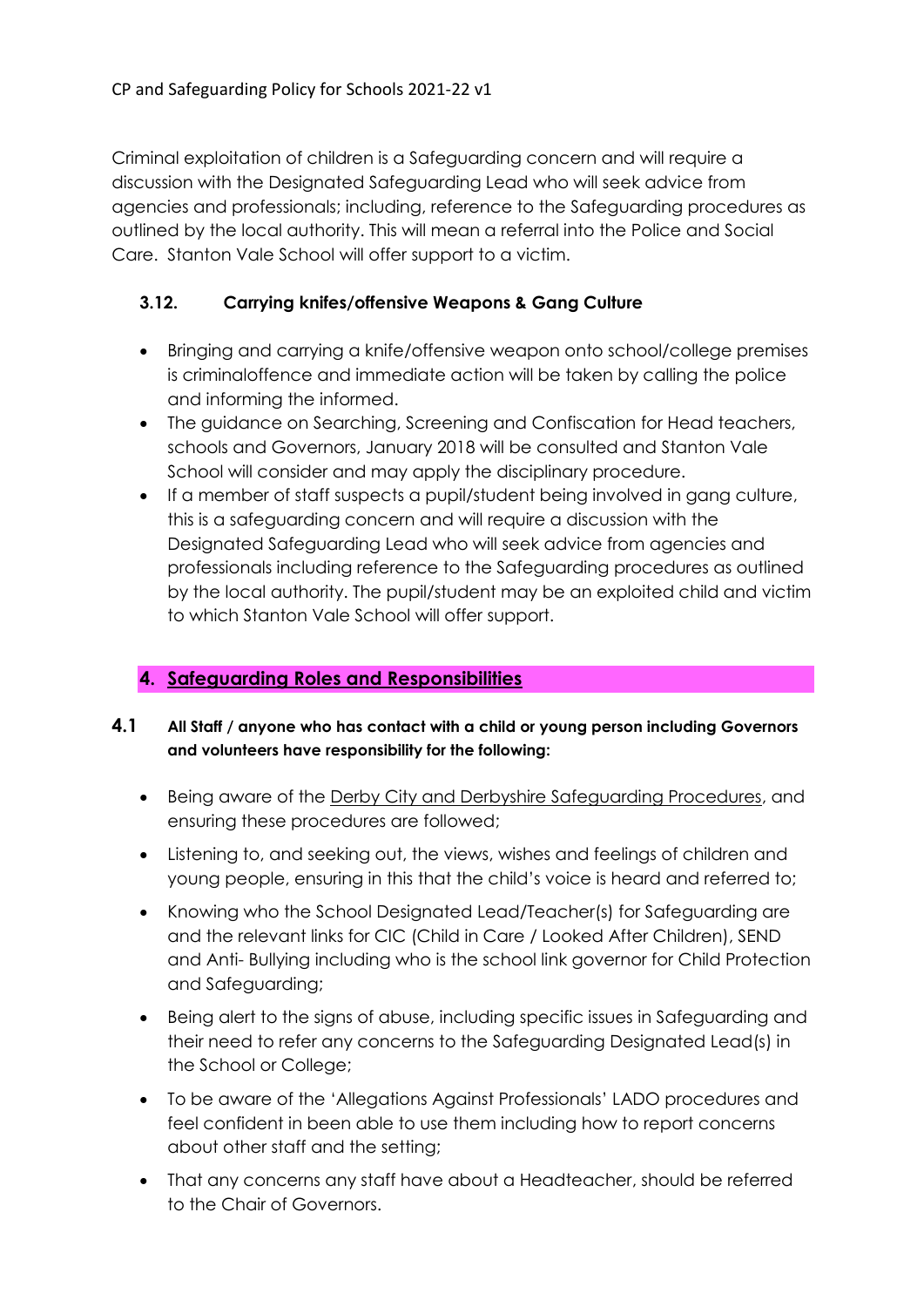- To be aware of Whistle Blowing procedures and where to obtain further information, advice and support. (cross reference/refer to Schools/Colleges policy)
- Being aware of the 'Guidance for Safer Working Practices when working with Children and Young People in education settings, 2015', relevant sections of 'KCSIE 2021' and local procedures for 'Safer Working Practices';
- Ensuring that their Child Protection training is up to date, undertaking refresher/update training at least annually;
- Sharing information and working together with agencies to provide children and young people with the help and support they need;
- Supporting pupils who have been abused in accordance with his/her Child Protection Plan;
- Seeking early help where a child and family would benefit from co-ordinated support from more than one agency (e.g. education, health, housing, police) to prevent needs escalating to a point where intervention would be needed via a statutory assessment;
- If at any time it is considered that the child may be a 'Child in Need' as defined in the [Children Act 1989;](http://www.legislation.gov.uk/ukpga/1989/41/contents) or that the child has suffered significant harm or is likely to do so, a referral is made to Local Authority Children's Social Care;
- If staff, governors and volunteers have concerns regarding a child they should raise these with the Designated Safeguarding Lead(s) who will normally decide take the next step, (however, any member of Staff, Governor or Volunteer in a School/College can make a referral);
- If they feel unclear about what has happened to their concerns following a referral they can enquire further and obtain feedback;
- All Staff / anyone who has contact with a child or young person including Governors and volunteers are aware of the Derby City and Derbyshire Safeguarding Children Board's Escalation Policy and Process, which may be followed if a staff member fears their concerns have not been addressed, and of the Confidential Reporting Code (Whistle Blowing 2015) which can be accessed on the Derbyshire Safeguarding Children Board website or the Derbyshire Schoolsnet site Keeping Children Safe in Education tile
- To recognise the new requirements on Children Missing From Education and particularly those where it is believed a child/children may be leaving the country;
- To refer & adhere to Children Missing from Education (CME) processes and procedures as set out by national and local guidelines on all children where there is a concern they may be missing or who are missing.
- Recognising that Home Educated Children can be more vulnerable than other children and with regard to the motivations of the intention to home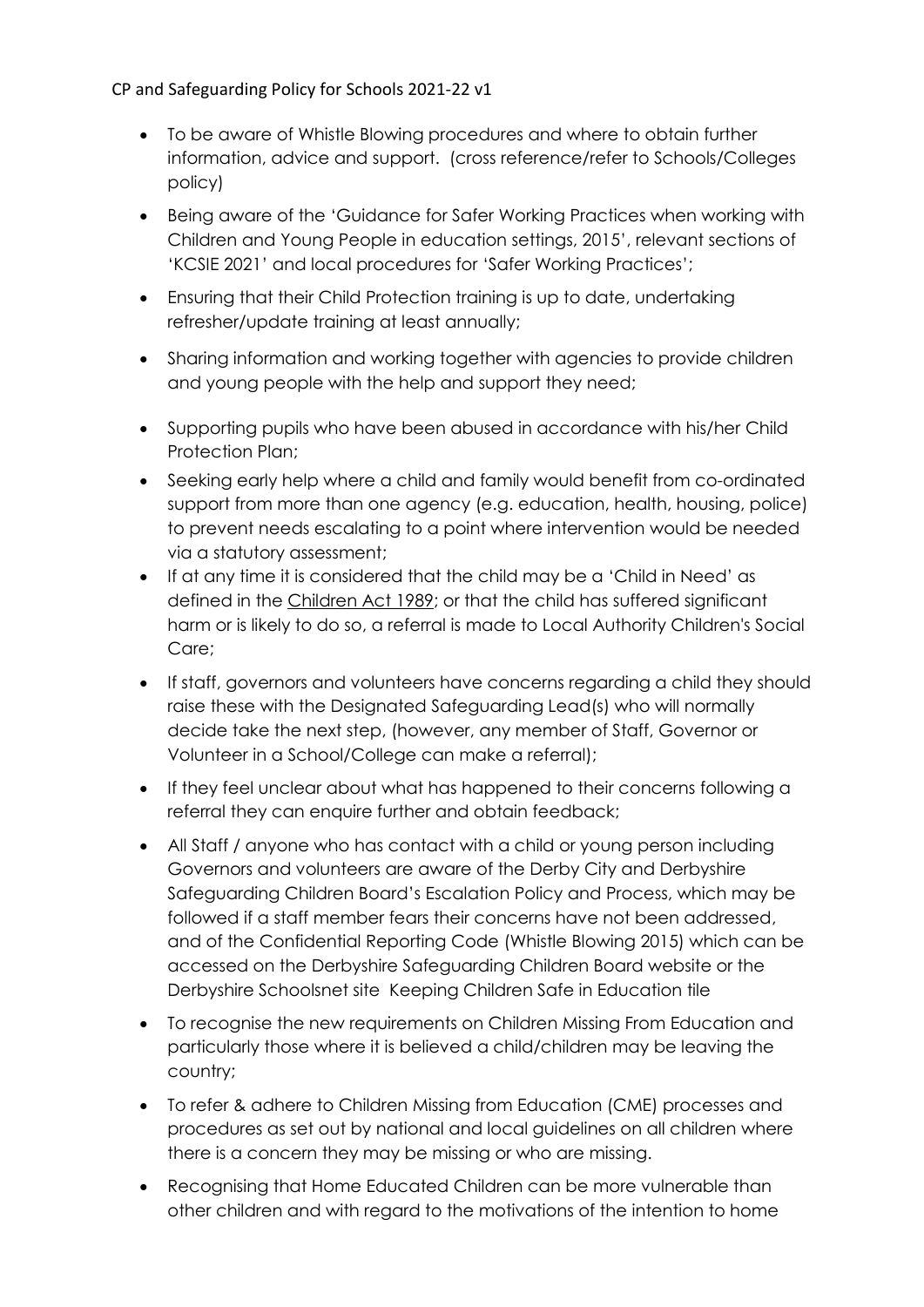educate. Therefore, recognising the responsibilities Stanton Vale School has to those who are thinking about or who are about to home educate, including those who have been removed from a school/college roll with a view to home educate;

- Recognising that Looked After Children and care leavers are more vulnerable than other children, often having poorer educational outcomes; therefore, ensuring their wellbeing, safety and welfare, helping them to reach their potential which includes the looked after child who is moving on. Stanton Vale School will also ensure that care leavers are supported with pathways including liaison with the local authority where a personal advisor will be appointed;
- All Staff / anyone who has contact with a child or young person including Governors and volunteers recognise their roles and responsibilities under SEND that those children/vulnerable adults in the setting may not be able to recognise abuse, abusive situations or protect themselves from significant harm and exploitation;
- Recognising the needs of young carers in that they can be more vulnerable or placed at risk. Therefore, being able to identify young carers and ensure they are supported to help reach their potential with an understanding that staff and volunteers will need to refer into early help social care services for an assessment of their needs;
- All Staff / anyone who has contact with a child or young person including Governors and volunteers are aware of the Private Fostering Policy and have an understanding of host families and recognising they have a duty to notify the local Children's Social Care department if it is thought or known that a child or young person may be Privately Fostered or subject to a host family arrangement which is unclear or ambiguous;
- All Staff / anyone who has contact with a child or young person including Governors and volunteers are aware of Extremism, which include the signs of, alerts to concerning behaviours, and ideologies considered to be extreme; as well as having an understanding of the British Values Agenda. This will include attendance at training on either Prevent/Wrap or training considered sufficient by the local authority which fulfils the requirements of the prevent Duty for schools/colleges;
- All Staff / anyone who has contact with a child or young person including Governors and volunteers know about Prevent duties and will report any concerns to the Safeguarding Designated Lead in the school who has responsibilities under Prevent to take action, offer advice and support which may include a referral into Channel using the case pathway process;
- All Staff / anyone who has contact with a child or young person including Governors and volunteers should recognise that children are capable of abusing other children or their peers, working to reduce and eliminate such behaviour in their setting.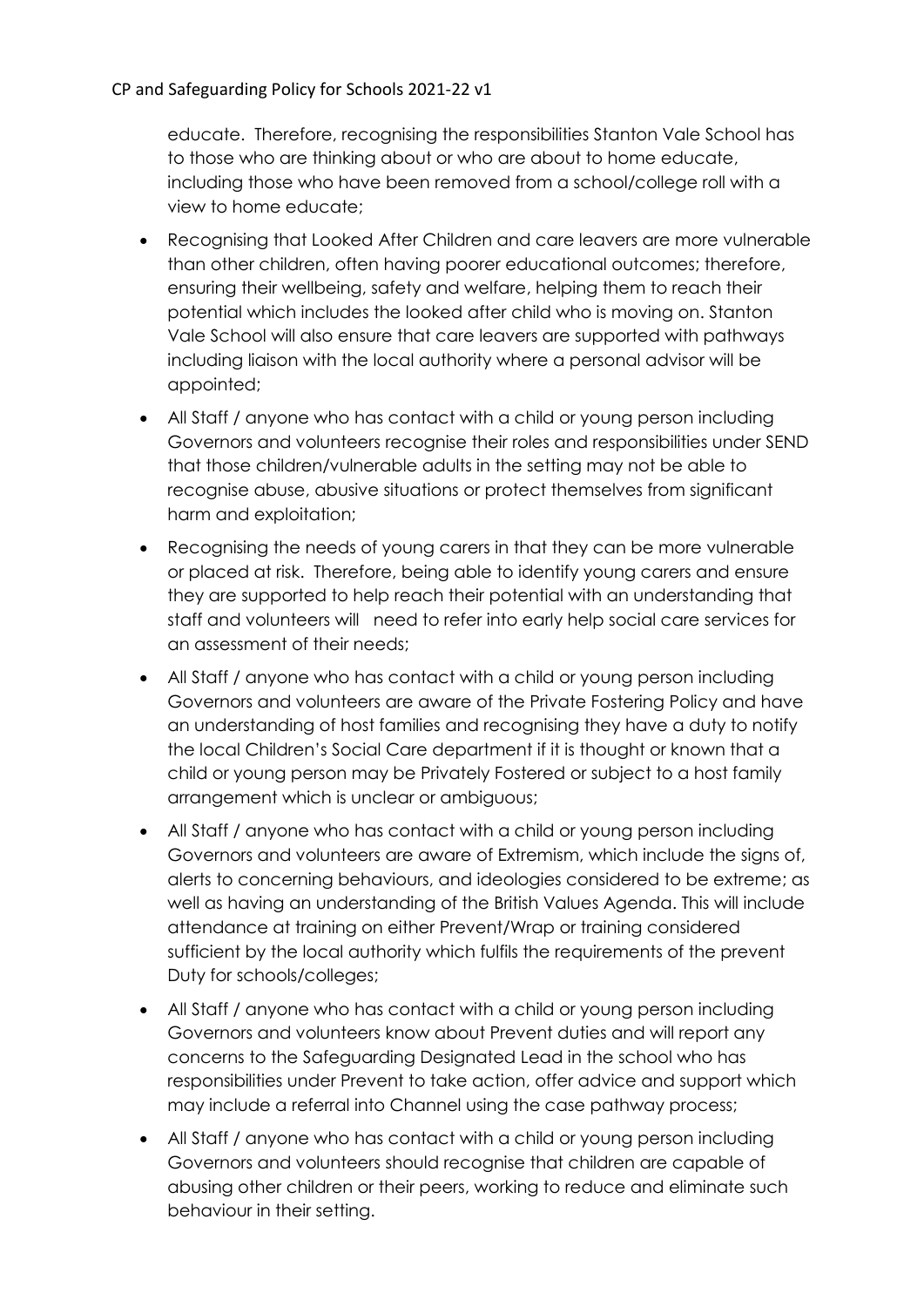- All Staff / anyone who has contact with a child or young person including Governors and volunteers should recognise what is child sexual exploitation and trafficking and know that they should seek advice and how to report any issues / incidents:
- All Staff / anyone who has contact with a child or young person including Governors and volunteers should recognise a child may be criminally exploited or involved in gang culture and should seek advice and report any issues /incidents;
- When using reasonable force this is in line with national guidelines and takes into account individual pupil needs and risk management /care plans and in particular with regard to SEND;
- All Staff / anyone who has contact with a child or young person including Governors and volunteers should recognise homelessness and the impact of the pupil facing homelessness, or who is homeless;
- Stanton Vale School recognises the importance of learning from national and local Serious Case Reviews and Thematic Learning Reviews. We are aware of the impact this has on how we carry out our Safeguarding and Child Protection responsibilities and roles.

#### **4.2. All Staff / anyone who has contact with a child or young person including Governors and volunteers have responsibility for the following:**

 **To share and report a concern, know how to do this and who to and record where appropriate in the role:**

#### **4.3. Governors, Proprietors and School Leadership are responsible for:**

- Taking leadership responsibility for the school's Safeguarding and Child Protection arrangements;
- Ensure there are robust safer recruitment procedures and a framework of checks, tracking and monitoring;
- That they are up to date with emerging issues in Safeguarding and recognise the strategies by the Local Authority in trying to keep children safe in Derbyshire;
- Ensuring that we have a nominated link Governor for Child Protection and Safeguarding who can also provide a link to the Local Authority on matters of Safeguarding in their School / College liaising with other partners and agencies;
- Ensuring that we have a lead Safeguarding Designated Lead(s) for Child Protection, appointed from the Senior Management Team and one who oversees and line manages the activities and the activities of all other leads in Stanton Vale School. The number of DSL's needs to be sufficient in number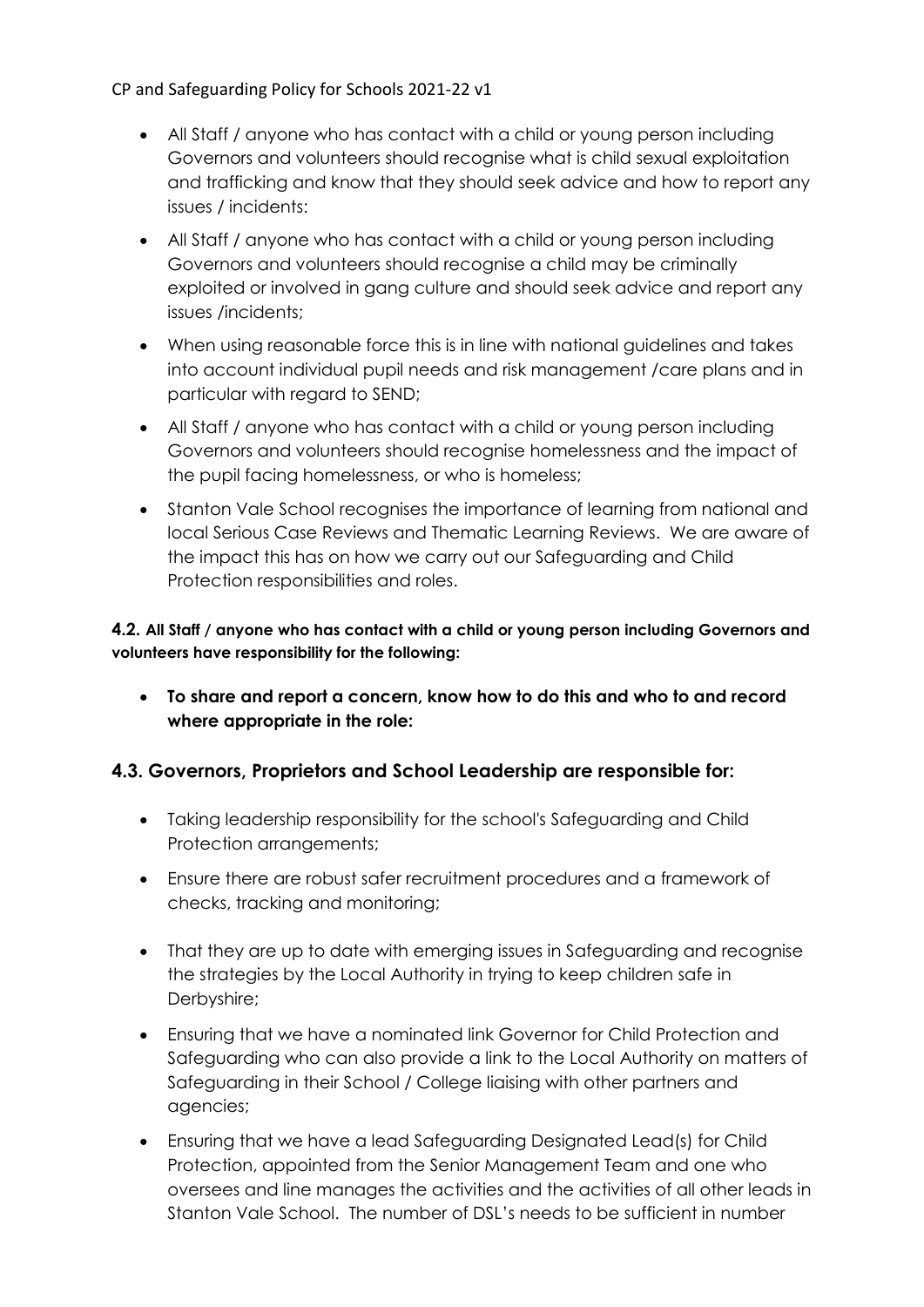depending upon the size and demands of the school. That the DSL's are fully equipped to undertake the Safeguarding role and that they have access to the appropriate training and that has updates at least annually and with certified training very two years.

- That a Designated Safeguarding Lead is on the premises and available at all times during the school day and there is a contact for school holiday activities on site; where this is not available or in exceptional circumstances, there is cover in place. The leadership team will ensure there is cover at all times and there is a clear pathway for raising and reporting concerns in a timely way. This will include a DSL being a point of contact for trips, outings and residential visits;
- Ensuring that appointed Designated Safeguarding Leads are fully equipped with the knowledge and skills to carry out the role and have access to appropriate regular training to help them keep up to date;
- That we work towards/have a nominated link Governor for CIC (Children in Care/ Looked after Children) and SEND alongside other nominated leads in Stanton Vale School on these issues;
- We have an appointed teacher who is responsible for looked after children who understands his/her Safeguarding responsibilities and is fully aware of the Local Safeguarding procedures and the school's procedures for reporting, responding and recording Child Protection concerns;
- That there are procedures are in place in handling allegations against Staff, or Volunteers and any concerns staff and volunteers have (including concerns about the setting) are referred to the Local Authority Designated Lead (LADO) in every case;
- All Staff / anyone who has contact with a child or young person including Governors, volunteers and frequent visitors who will be working in Stanton Vale School is given a mandatory induction which includes knowledge regarding abuse, neglect, specific safeguarding issues and familiarisation with Child Protection responsibilities. The induction will also include procedures to be followed if anyone has any concerns about a Child's Safety or welfare, and knowledge about the (schools/college) policies and procedures;
- That all Staff have regular reviews of their own practice to ensure ongoing personal/professional development;
- All Staff / anyone who has contact with a child or young person including Governors and volunteers receives the appropriate training which is regularly updated;
- That we have in place effective ways to identify emerging problems and potential unmet needs for individual children and families;
- That important policy such as those for behaviour and bullying, are kept up to date;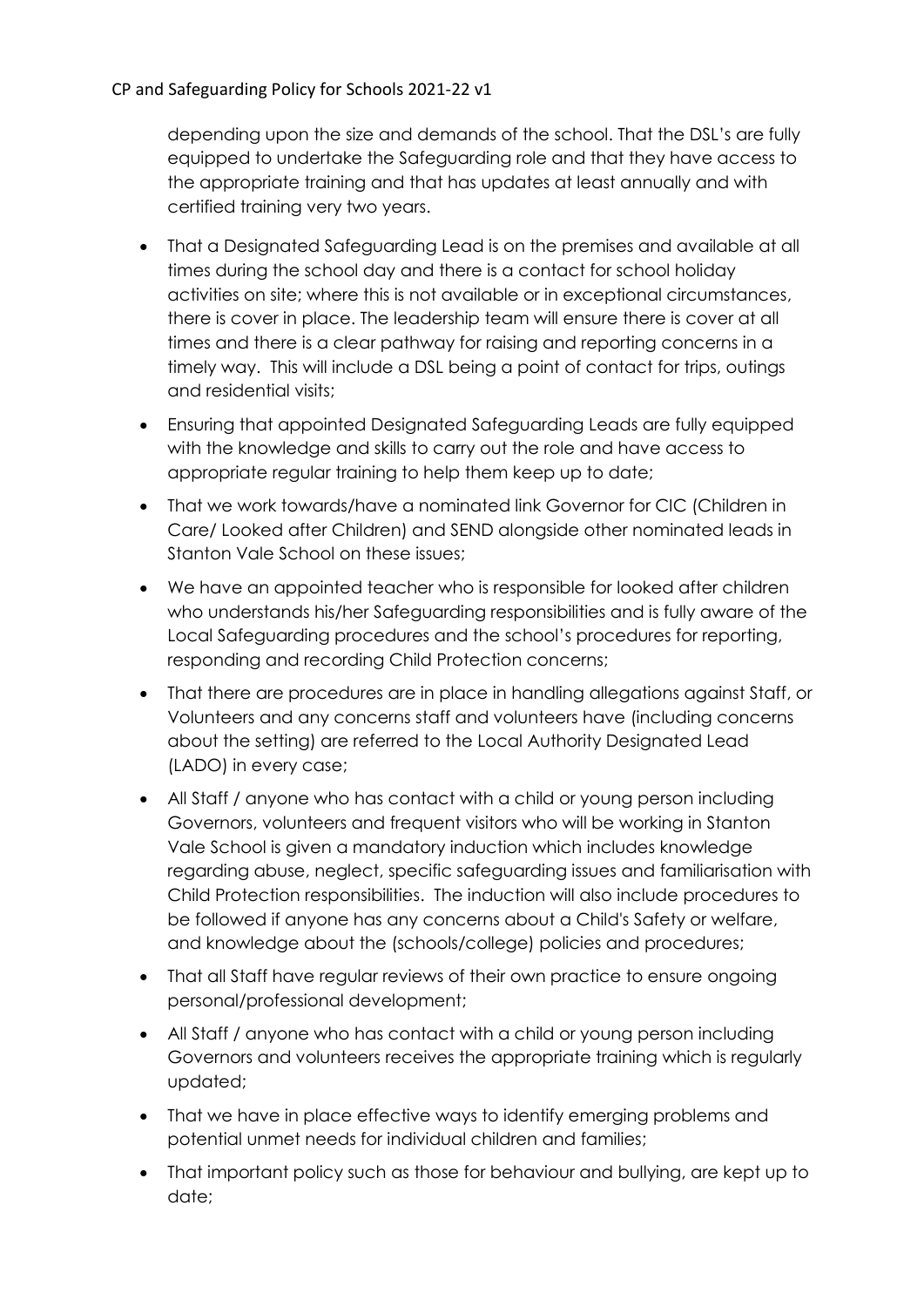- To ensure that children are taught about Safeguarding, including on line, through teaching and learning opportunities, as part of providing a broad and balanced curriculum;
- That the curriculum will implement sex and relationship teaching and make best use of PSHE to cover Safeguarding issues with children;
- We have in place an on-line Safety Policy equipped to deal with a widening range of issues associated with technology;
- That we understand the need to identify trends and patterns regarding Children Missing from Education (CME) and to respond to / refer where required;
- That we understand the updated definition of child sexual exploitation and expectations around identifying, reporting and responding to any potential or actual cases of;
- That we notify the Children's Social Care department if there is an unexplained absence of a pupil who is the subject of a Child Protection Plan.
- That we notify the Children's Social Care department if it is thought or known that a child or young person may be privately fostered.
- That we use the Local Authority Case Referral Pathway on reporting concerns about extremism or views considered to be extreme which may include a referral to PREVENT/CHANNEL and/or Social Care.
- Acting on the 'Learning from Serious Case Reviews' see appendix A;
- Ensures that all Staff (governors and volunteers) are made aware of the Confidential Reporting Code (Whistle Blowing 2015).
- That all Child Protection records are kept centrally, kept up to date, are secure and reviewed annually.
- Making sure that the Child Protection/Safeguarding Policy is available to parents and carers as appropriate including displaying on the school's website.

#### **4.4 Creating a safe environment:**

- We will ensure that All Staff / anyone who has contact with a child or young person including Governors and volunteers are competent to carry out their responsibilities for Safeguarding in promoting the welfare of children by creating an environment and an ethos whereby all Staff including volunteers feel able to raise concerns, along with being supported in their Safeguarding role.
- We will endeavour to create a culture of listening to children, taking account of their wishes, feelings and voices both in individual decisions and in the School's development (use of a Schools counsel or similar).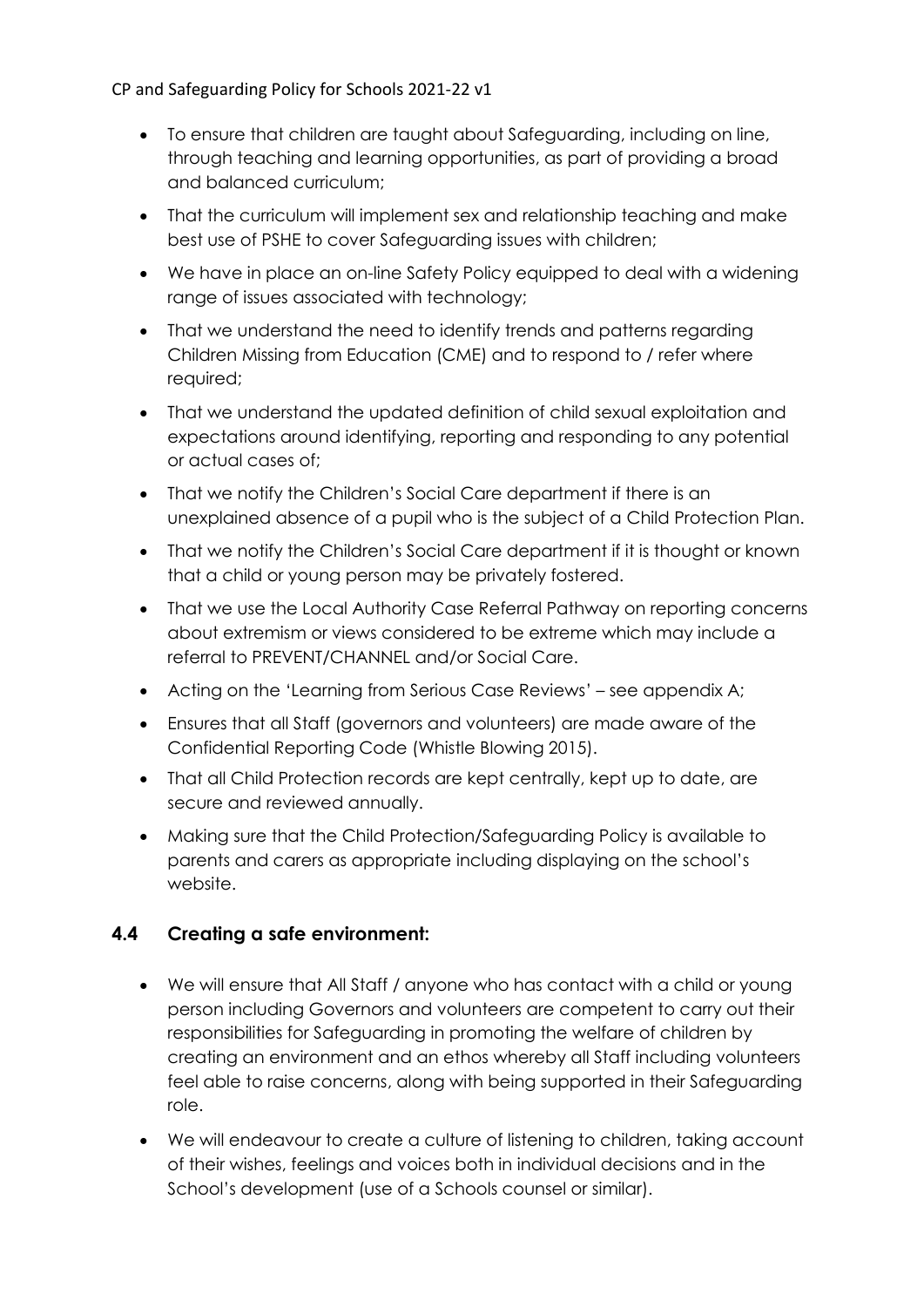- That the building; including its surroundings, are safe and one where children can feel safe.
- That parents/carers know about our principles in Safeguarding, who along with the local community are made familiar with including making public on our website and are able to participate in any policy, procedure or initiatives which contributes to the safety of the children in that local community.
- That we have clear protocols on reception for visitors and contractors with procedures in place to ensure the appropriate questions are asked and checks made in line with KCSIE and Derbyshire County Council requirements regarding the Single Central Record.
- We recognise the host families, homestays/exchange visits abroad and the need to provide safe provision and exchanges. We have a system in place, ensuring the suitability of adults in families when arranging hosting and exchanges;
- We recognise that where our school/college places a pupil/student we are responsible for the safeguarding of that pupil/student and will check and review those arrangements to reassure ourselves of those safeguarding arrangements and that of the health, safety &wellbeing of that pupil/student. We will obtain written confirmation from the provider that checks have been carried out on individuals working in any such arrangement;

#### **4.5. Recruitment, Staffing:**

- We must prevent people who pose a risk of harm from working with children by adhering to statutory responsibilities to check all staff who work with children, taking proportionate decisions on whether to ask for any checks beyond what is required;
- We must, where relevant, check the identity of a person being considered for appointment and their right to stay in the UK;
- We must undertake overseas checks if a staff member being employed or has returned from a period of employment from abroad;
- We must ensure staff and volunteers undergo appropriate checks via the Disclosure and Barring Service (DBS) relevant to their post and this includes any Prohibition checks necessary for the post;
- We must be aware of the Disqualification by Association rules; having a relevant procedure in place which can be applied if required;
- We must have procedures in place to make a referral to the Disclosure and Barring Service (DBS) if a person in regulated activity has been dismissed, removed due to Safeguarding concerns, or would have been had they not resigned; aware that this is a legal duty;
- That we make use of the DBS Service where appropriate;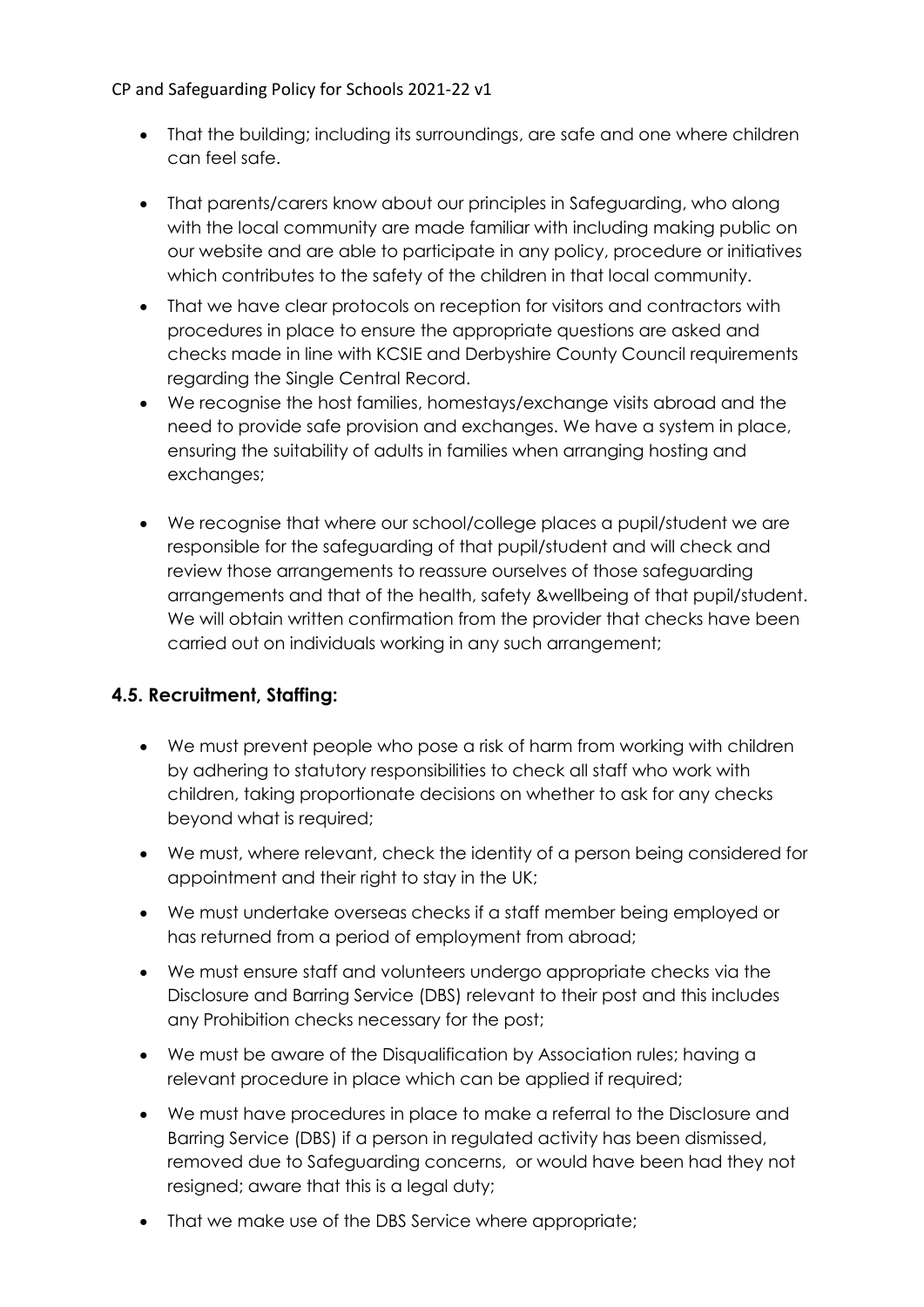- That applications are scrutinised and further enquiries are made and evidenced around any clarification or need for further exploration;
- We must have at least one person on any appointment panel who has undertaken Safer Recruitment Training, including a Governor (School may choose their training ensuring at a minimum it covers the 'Keeping Children Safe Guidance', and equips them with the necessary knowledge and skills);
- We must pursue references with measures in place to ensure scrutiny and to verify all potential staff;
- Raise an alert with a senior member of the leadership team if there are gaps in references and / or any missing references;
- That our Volunteers are adequately supervised, being aware of the differences between supervised and unsupervised interaction with the children and have risk assessments in place for volunteers in the school undertaking activities with the children;
- That all our governors have the enhanced DBS and other checks that may be required;
- That we understand the requirements if schools are hiring out their premises or use staff from their setting around asking the relevant questions, making sure checks are in place to ensure safeguarding the children / young people who attend clubs, holiday schemes and other activities on their premises;
- We will be mindful of who we are hiring our premises to and refuse the hiring of premises for any activity deemed not in the interests of the children/young people Stanton Vale School, the local community and or viewed to be inflammatory e.g. banned political groups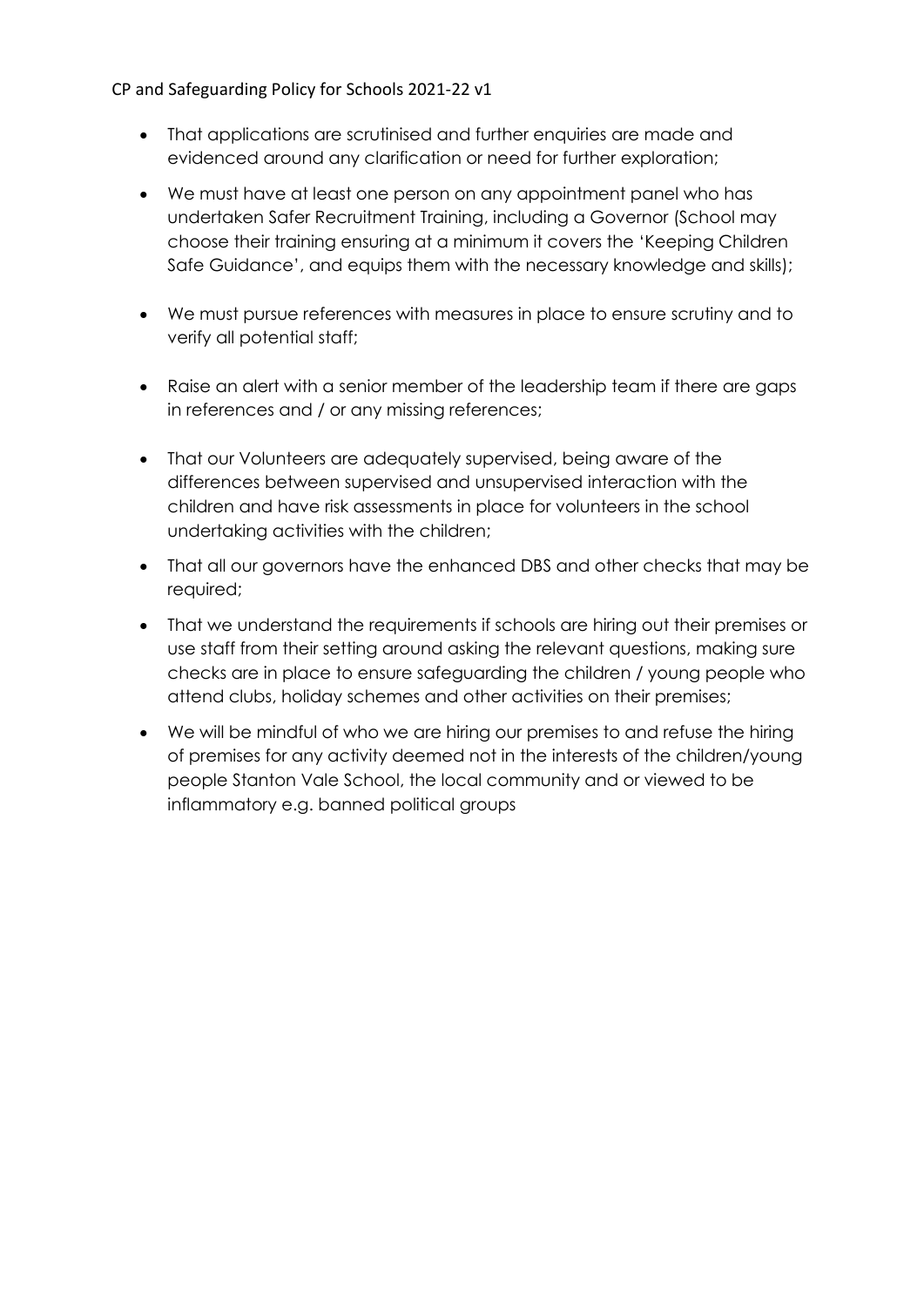| The Lead Designated Safeguarding Lead is:<br>The Designated safeguarding leads(s) is: | Rob Mulvey<br>Andy Bunney |
|---------------------------------------------------------------------------------------|---------------------------|
| The Appointed Teacher for Looked after children/virtual School:                       | Rob Mulvey                |
| The Designated Lead(s) is/are for Anti-Bullying:                                      | Rob Mulvey                |
| The Designated Link Governor for Safeguarding is:                                     | Andy White                |
| The Designated Link Governor for Anti-Bullying is:                                    | Rob Mulvey                |
| The Designated Link Governor for Looked After Children is:                            | Rob Mulvey                |

#### **5. Safeguarding Processes and Procedures**

The School will deliver its responsibilities for identifying and acting on early help needs, Safeguarding and Child Protection in line with the policies and procedures identified in the Derby City & [Derbyshire Safeguarding Children's Board](http://derbyshirescbs.proceduresonline.com/index.htm) Policies and [Procedures Guidance.](http://derbyshirescbs.proceduresonline.com/index.htm)

The Threshold Document is available and assists with meeting a child's needs in Derbyshire and can be found in the Derbyshire & Derby City Safeguarding Board Procedures This document should be used to help identify the level of concern and next course of action.

#### **5.1. Early help**

All Staff / anyone who has contact with a child or young person including Governors and volunteers are made aware of what Early Help means, how to identify emerging needs and understanding their role within it. This means sharing information and having discussions with the Designated Safeguarding Lead, liaising with other professionals and supporting children identified in the school (i.e. potentially vulnerable and those who are vulnerable) who may therefore need Early Help intervention.

The provision of Early Help Services should form part of a continuum of help and support to respond to the different levels of need of individual children and families – for more information School all Staff can refer to Esteem MAT Early Help Team or Derbyshire's 'Early Help Offer' and Starting Point [https://www.derbyshire.gov.uk/social\\_health/children\\_and\\_families/support\\_for\\_fami](https://www.derbyshire.gov.uk/social_health/children_and_families/support_for_families/default.asp?VD=startingpoint) [lies/default.asp?VD=startingpoint](https://www.derbyshire.gov.uk/social_health/children_and_families/support_for_families/default.asp?VD=startingpoint)

Those who are providing their own early help provision in the school can demonstrate they have a framework and structures to support the work including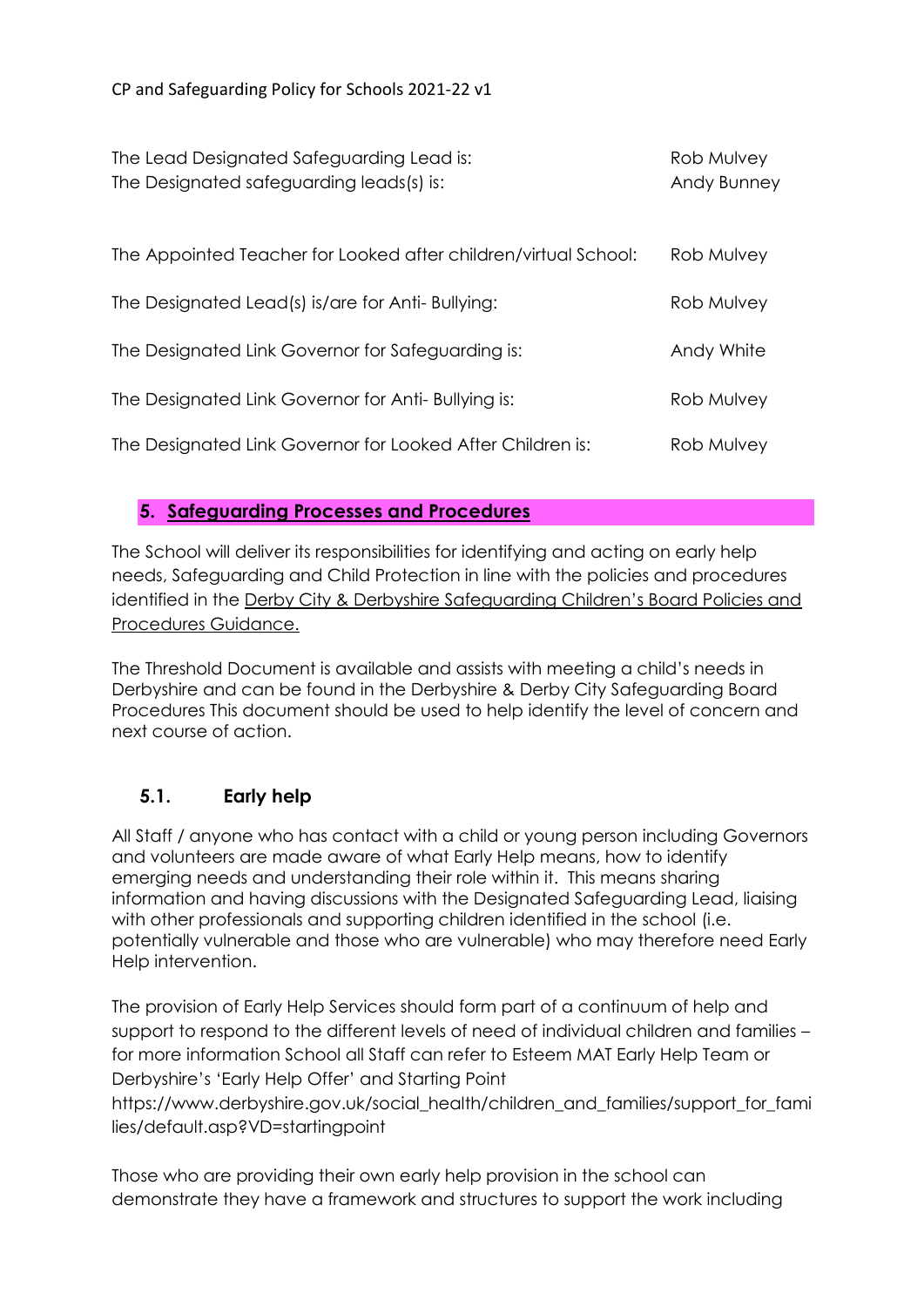information sharing, procedures around step up into Childrens social care, robust recording & advice, and support to staff in early help activity.

Starting Point is Derbyshire's first point of contact and referral service for Children; including advice, support and next steps. This includes a professional's advice line and this is available for the Designated Safeguarding Lead to use.

The school will follow the referral process for all **Early Help requests** by using an electronic form made available on the Stanton Vale School website

When an online form is received, they are screened, and advice is given around the next steps when early help support for the child and family is being requested.

In all cases the Senior Practitioner/MAT Early Help Manager will decide which service is best placed to meet that child's needs. This manager will contact the school and discuss. Those that meet a threshold will be passed to either the Multi-Agency Team or Children's Social Care for assessment.

#### **5.2. Referring to Children's Social Care**

Stanton Vale School will ensure all Staff / anyone who has contact with a child or young person including Governors and volunteers that if any have concerns about the welfare and safety of a child, discussions take place with the Designated Safeguarding Lead as soon as they are aware or know about a concern and the Designated Safeguarding Lead reports that concern as soon as possible. The Designated Safeguarding Lead will act upon the information received; however, we also recognise any one can make a referral into social care.

Where welfare and safeguarding concerns are identified e.g. as a child having an injury or has made a disclosure of sexual abuse, this is a child protection concern and safeguarding procedures must be followed. A telephone referral must be made to Starting Point Derbyshire's first point of contact for children and younger adults for referral into Children's Social Care.

If the child has been the subject of an Early Help Assessment then a chronology, a copy of the assessment, together with a copy of the Multi-Disciplinary Plan, and any supporting document evidence to support a threshold should be attached to the written confirmation. If the professional does not have a copy, reference to the completed Early Help Assessment should be made in the written confirmation. Details within the reference should include: who undertook the Assessment, and their contact details if known. For Starting Point to provide feedback an e mail contact must be provided and name of the person nominated in school to receive that feedback.

When a member of Staff, volunteer, parent, practitioner, or another person has concerns for a child, and if the school are aware that the case is open to the Multi-Agency Team they should discuss with the Allocated Worker or their manager to request escalation to Children's Social Care. If the child does not at that time have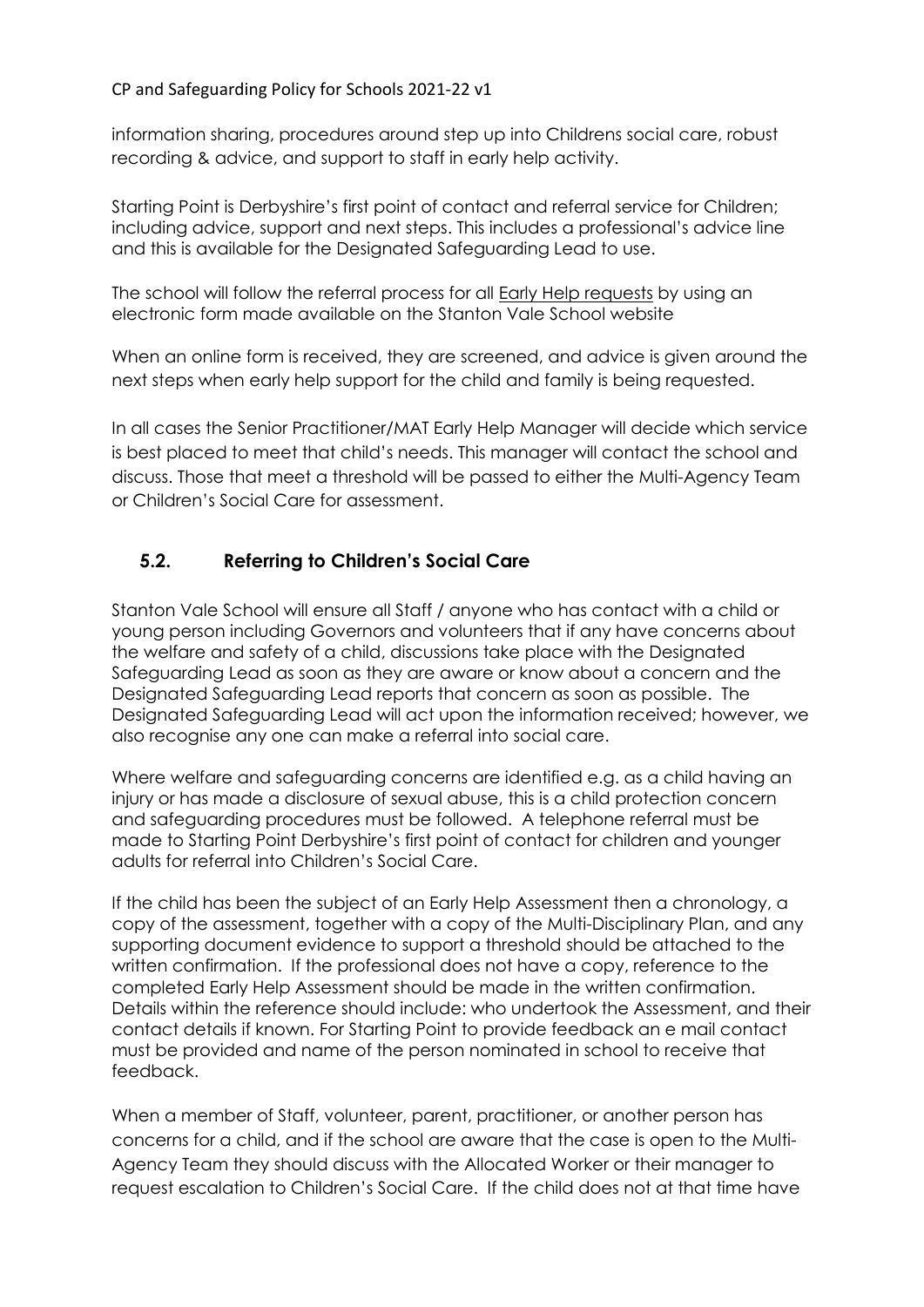a lead professional or allocated Social Worker the school should contact Starting Point.

Schools should ensure they have spoken to the family about their concerns and proposed actions unless to do so would place the child at significant risk (imminent danger because of a disclosure made); the decision not to inform parents/carers must be justified and the details recorded. If a child makes a disclosure or presents with an injury, it is imperative that advice is sought immediately **prior to the child returning home and as soon as the school become aware of this.**

Essential information for making a referral includes:

- Full names and dates of birth for the child and other members of the family.
- Address and daytime phone numbers for the parents, including mobile.
- The child's address and phone number.
- Whereabouts of the child (and siblings).
- Child and family's ethnic origin.
- Child and family's main language.
- Actions taken and people contacted.
- Special needs of the child, including need for an accredited interpreter, accredited sign language interpreter or other language support.
- A clear indication of the family's knowledge of the referral and whether they have consented to the sharing of confidential information;
- The details of the person making the referral.

Other information that may be essential:

- Addresses of wider family members;
- Previous addresses of the family;
- Schools and nurseries attended by the child and others in the household;
- Name, address & phone number of GP/Midwife/Health Visitor/School Nurse;
- Hospital ward/consultant/Named nurse and dates of admission/discharge;
- Details of other children who may be in contact with the alleged abuser;
- Details of other practitioners involved with the family;
- Child's legal status and anyone not already mentioned who has parental responsibility;
- History of previous concerns and any previous [CAF](http://trixresources.proceduresonline.com/nat_key/keywords/common_assess_frame.html) or [Initial Assessments](http://trixresources.proceduresonline.com/nat_key/keywords/initial_assessment.html) completed;
- Any other information that is likely to impact on the undertaking of an assessment or [Section 47 Enquiry.](http://trixresources.proceduresonline.com/nat_key/keywords/sec_47_enq.html)

Where there is a difference of professional opinion Schools / colleges are able to escalate their concerns using the [Derby City & Derbyshire](http://www.proceduresonline.com/derbyshire/scbs/user_controlled_lcms_area/uploaded_files/DSCB-Escalation-Policy.pdf?zoom_highlight=escalation#search="escalation" ) Escalation Policy available on the Derbyshire Safeguarding Board's website: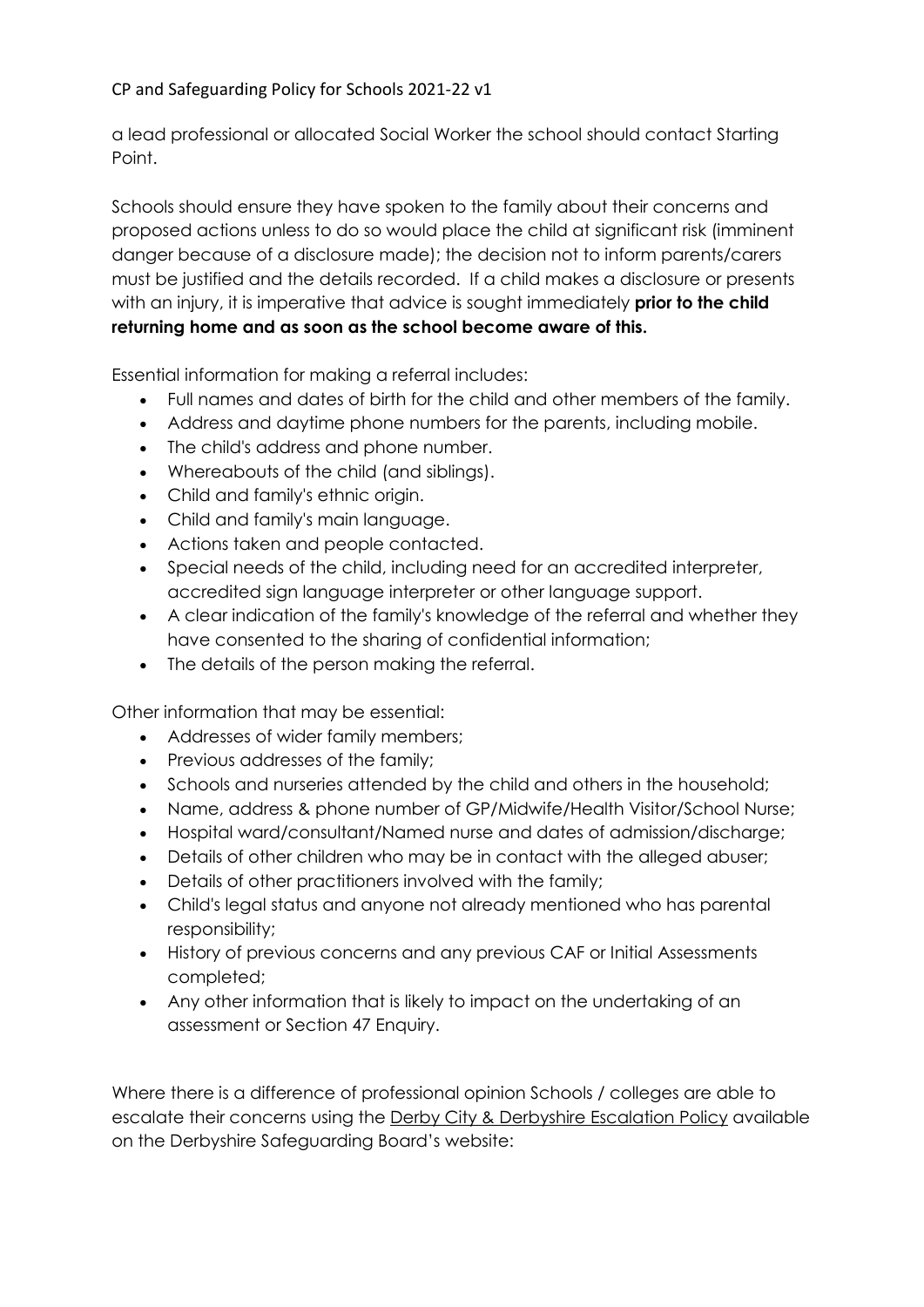#### **5.3. Records**

All concerns about a child will be recorded and records kept. This record will be a separate child protection/welfare record held on a separate child protection file and each concern clearly recorded with all decisions, actions taken and with outcomes and feedback to the referrer. We will endeavour to keep centralised records, hold them as private and confidential records but allow access to key staff that is designated in a role to safeguard children at Stanton Vale School.

We will follow the Local Authorities' current guidance on the Child Protection Record Keeping Guidance for Schools (incl Transfer, Storage & Retention - July 2017) and await any instruction with regard to the National Inquiry into Child Sexual Abuse (historical Child Protection records on children and records on staff where there are allegations). We will therefore not destroy any child protection/welfare records including records which hold information on allegations against staff and any other person working in the school or connected to the school.

#### **5.4. Recruitment**

Stanton Vale School will ensure that Safer Recruitment practices are always followed and that the requirements outlined in the statutory guidance 'Keeping Children safe in Education" and any supporting DBS documentation are followed in all cases.

All interview panels will have at least one member who has undergone Safer Recruitment Training with the necessary skills and knowledge. We will in all cases for example check on;

- the identity of candidates;
- a check of professional qualifications;
- $\bullet$  the right to work in the UK;
- make overseas checks where relevant;
- ask for and follow up at least two references;
- scrutinise applications for gaps in employment;
- Include at least two questions regarding safeguarding.

We will have a Single Central Record which will cover all Staff, including Governors, and volunteers, frequent visitors, agency and supply, and others according to their role and responsibility. We will ensure this record is regularly updated and reviewed in line with National and Local requirements.

For Independent Schools, including Academies and Free Schools, this will also cover all members of the Proprietor body.

We will ensure that all Staff / anyone who has contact with a child or young person including Governors and volunteers are aware of Government Guidance on Safer Recruitment and Safer Working Practices and that the recommendations are followed.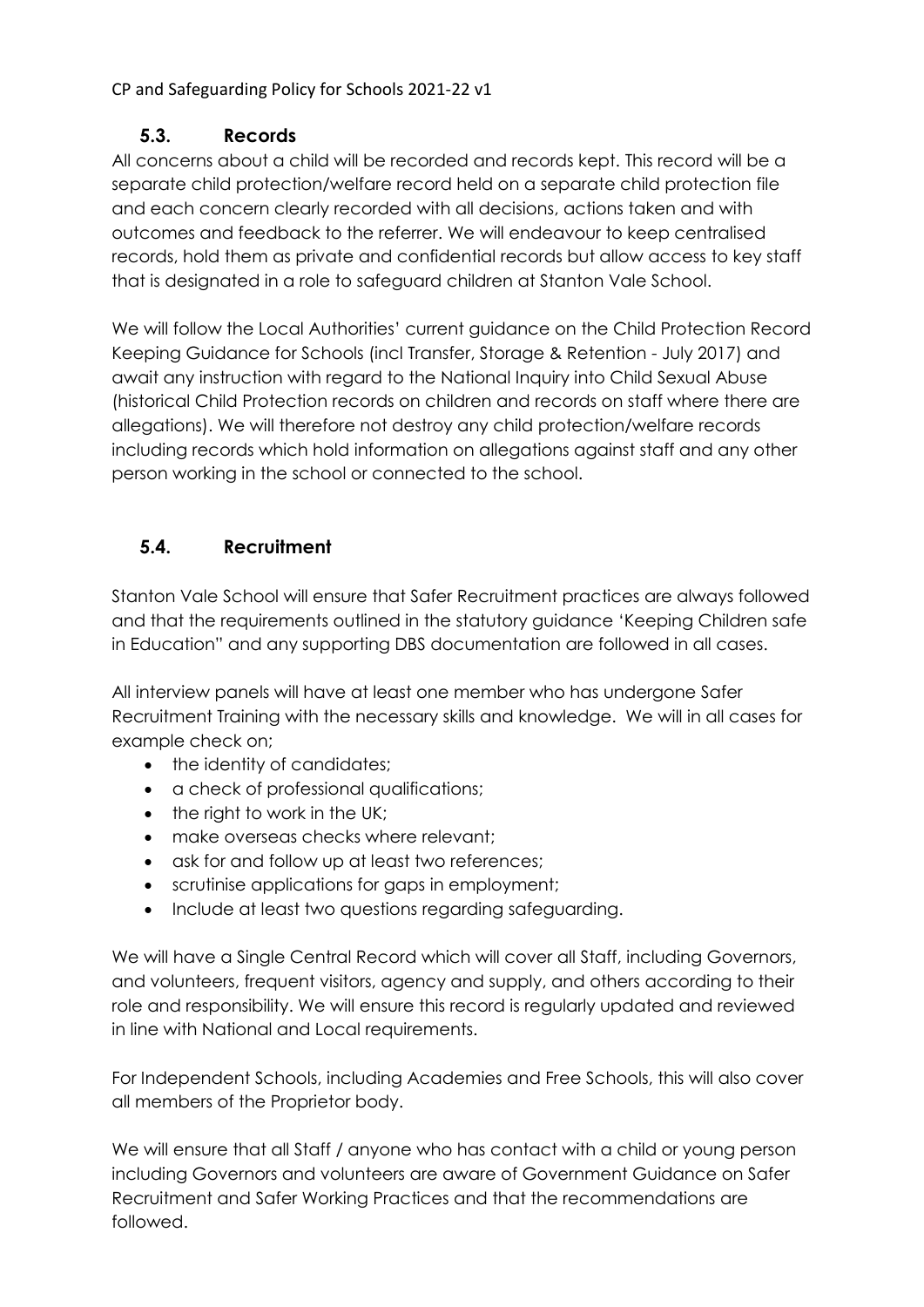We will ensure there is a Staff Code of Conduct, ensuring all Staff / anyone who has contact with a child or young person including Governors and volunteers are familiar with Safer Working Practices.

This also includes advice on conduct, safe use of mobile phones and guidance on personal / professional boundaries in emailing, messaging, or participating in social networking environments.

We will ensure that Safeguarding considerations are at the centre of each stage of the recruitment process and if in any doubt will seek further HR and or legal advice.

#### **The Disclosure and Barring Service (DBS);**

The Disclosure and Barring Service (DBS) helps employers make Safer Recruitment decisions which helps preventing unsuitable people from working with vulnerable groups, including children.

The DBS are responsible for:

- Processing requests for criminal records checks
- Deciding whether it is appropriate for a person to be placed on or removed from a barred list
- Placing or removing people from the DBS Children's Barred list and Adults' Barred list for England, Wales and Northern Ireland
- Providing an online DBS service

The DBS search police records and in relevant cases, the barred list information, before issuing a DBS certificate to the applicant.

A DBS check will be requested as part of the pre-recruitment checks following an offer of employment, including unsupervised volunteering roles, and staff engaging in regulated activity, where the definition of regulated activity is met.

We will have a clear understanding of what regulated activity is and implications for volunteers in Stanton Vale School. This may mean undertaking risk assessments on any activity.

We will follow advice on DBS checks as detailed by this guidance and this will include;

- Where relevant a separate Barred Check List has been completed;
- That individuals are not disqualified from working with children under the Child Care (Disqualification) Regulations 2009 and will adhere to any changes made to this;
- A check to include a Secretary of State Prohibition Order (Teacher Prohibition Order) and this may mean on Teaching Assistants;
- A Section 28 Direction Check where relevant, which prohibits or restricts a person from taking part in any management of an Independent school, including Academy or Free school.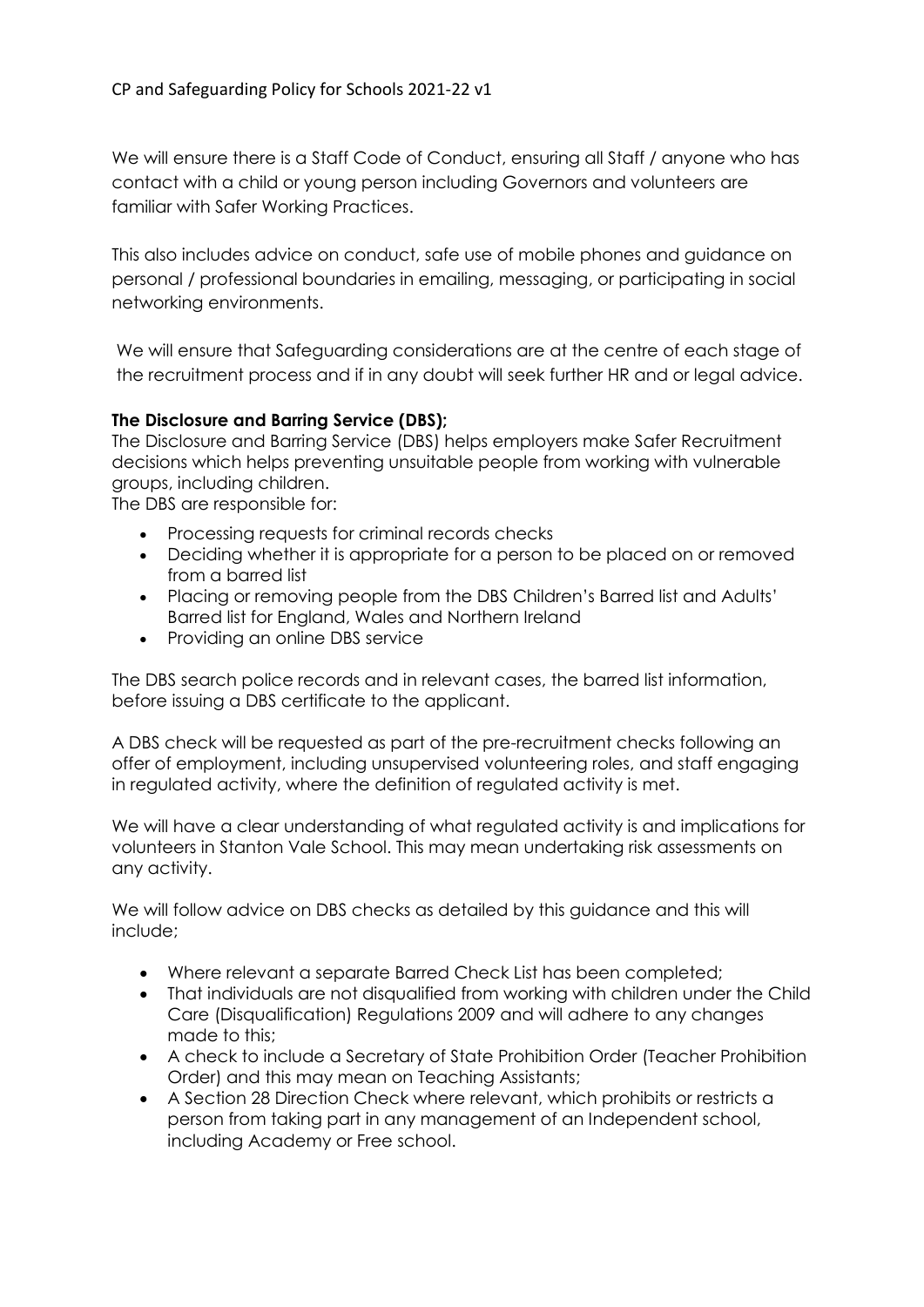#### **5.5. Dealing with allegations against staff and volunteers who work with children**

Stanton Vale School will adhere to the procedures set out under 'Allegations Made Against Professionals' (allegations of abuse by teachers and other staff), this can be found on the [Derbyshire & Derby City Safeguarding Procedures](http://derbyshirescbs.proceduresonline.com/)

If a member of staff has concerns about another member of staff, then this will be referred to the Head teacher/Principal. Where there are concerns about the Head teacher or Principal this will be referred to the Chair of Governors. We will ensure that all allegations are discussed with the Local Authority Designated Lead (LADO) in every case using the [Derby and Derbyshire LADO referral form](http://www.proceduresonline.com/derbyshire/scbs/user_controlled_lcms_area/uploaded_files/Derby%20and%20Derbyshire%20LADO%20referral%20form%20FINAL%20March%202017.docx) and this is done by an appropriate member of the Senior Management Team.

Stanton Vale School will ensure we have followed all the necessary duties and processes under this process and under Whistle Blowing and this will be undertaken in accordance with guidance's:

Where there are allegations that are substantiated, Stanton Vale School will fully ensure any specific actions are undertaken on management and exit arrangements as outlined in the

Keeping Children Safe in Education [statutory Guidance for schools/colleges](https://www.gov.uk/government/publications/keeping-children-safe-in-education--2)

[Derby City & Derbyshire safeguarding Board Procedures](http://derbyshirescbs.proceduresonline.com/docs_library.html)

#### **5.6. Important contact details**

Starting Point:

Tel: 01629 533 190

24/7, 365 days per week Derbyshire contact and referral service for concerns that a child is suffering or at risk of significant harm.

All other requests for support for children and their families use an on line referral form [www.derbyshire.gov.uk/startingpoint](http://www.derbyshire.gov.uk/startingpoint)

Call Derbyshire (Derbyshire adults 18+): Tel: 01629 533 190

LADO (Local Authority Designated Officer)

Professional.Allegations@derbyshire.gov.uk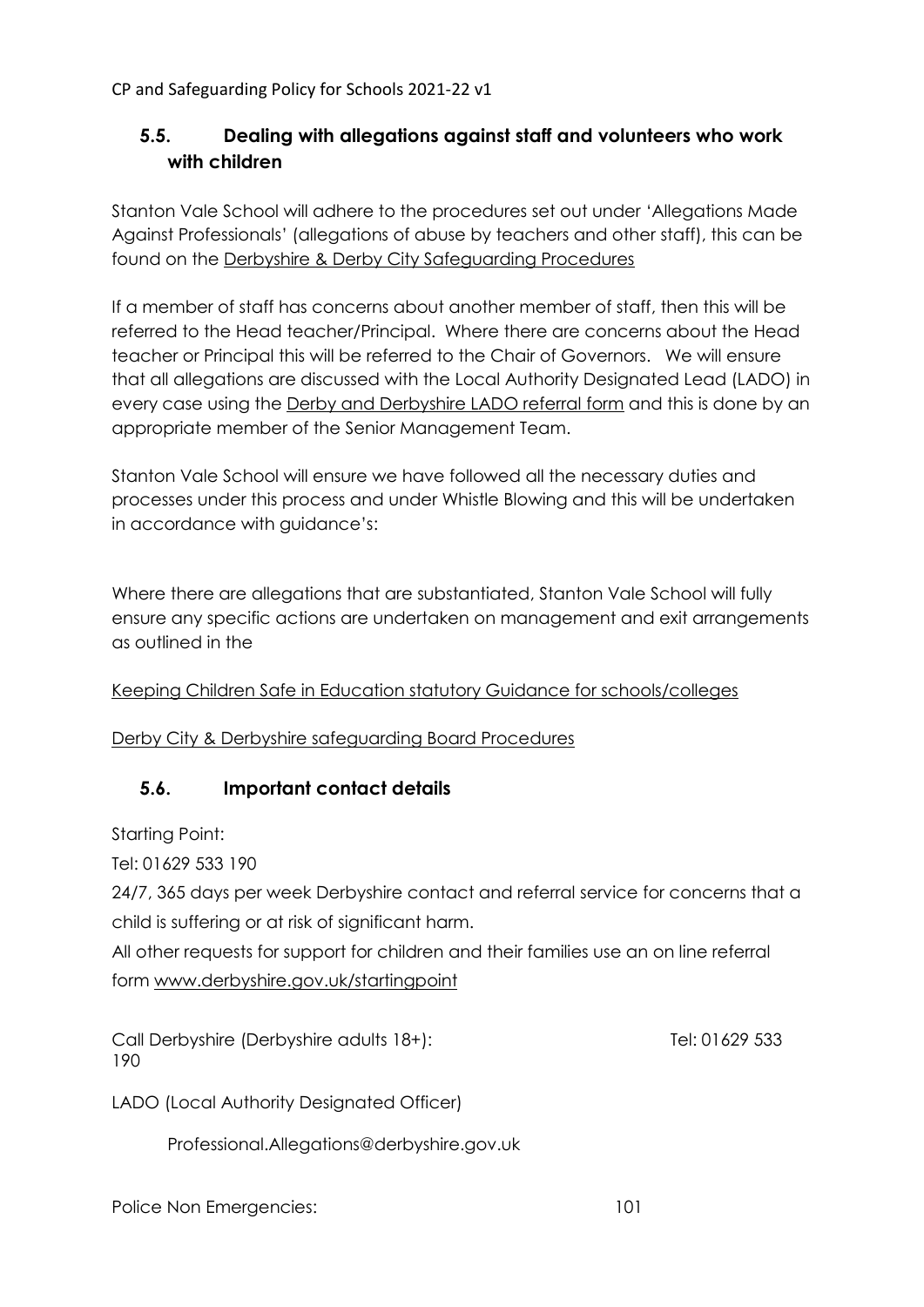**DfE-** one single access web link to access all local authority's reporting webpage or phone number for any concerns/worries about a child, young person and vulnerable adults

[Report Child Abuse](https://www.gov.uk/report-child-abuse)

| Child Sexual Abuse         | CEOP:              |
|----------------------------|--------------------|
| NSPCC - National Helpline: | Tel: 0808 800 5000 |
| Childline:                 | Tel: 0800 11 11    |

#### **Prevent:**

Seamus Carroll is the lead officer for Prevent at Derbyshire County Council Email: - [seamus.carroll@derbyshire.gov.uk](mailto:seamus.carroll@derbyshire.gov.uk) Tel: 01629 538494 Mobile: 07771 980107

Derbyshire Police 101- can route non urgent referrals through to the PREVENT Team

#### **6. Management of the Policy**

The Governing Body/Proprietor/Trustee will;

- Ensure all governors are effective in the management of safeguarding;
- Ensure all Staff including all other governors and volunteers read and have access to the policy
- That it is displayed on the school's/college's website
- That is overseen to ensure its implementation
- Review its content on an annual basis.

The Head Teacher/ Principal will report annually on Safeguarding activity and progress within the School/Educational setting to the Governing Body.

An appointed Designated Safeguarding Lead will complete the S175 Safeguarding Audit and with an Action Plan which will be used to report on Safeguarding activity and progress. A copy of which will be submitted to the CPM for Schools / Education settings at Derbyshire County Council. This will be held on file & reported to the Derbyshire Safeguarding Children's Board.

The Head Teacher/Principal should report any significant issues to the Chair of the Governing Body that may have an impact on Safeguarding in the School/Educational setting and using the processes with the Local Authority to report.

#### **Appendix A:**

#### **Learning from Serious Case Reviews (SCRs) and Serious Incident Learning Reviews (SILRs)**

Derbyshire Safeguarding Children Board recognises the importance of learning and improving from our experiences in this area. A range of learning and themes from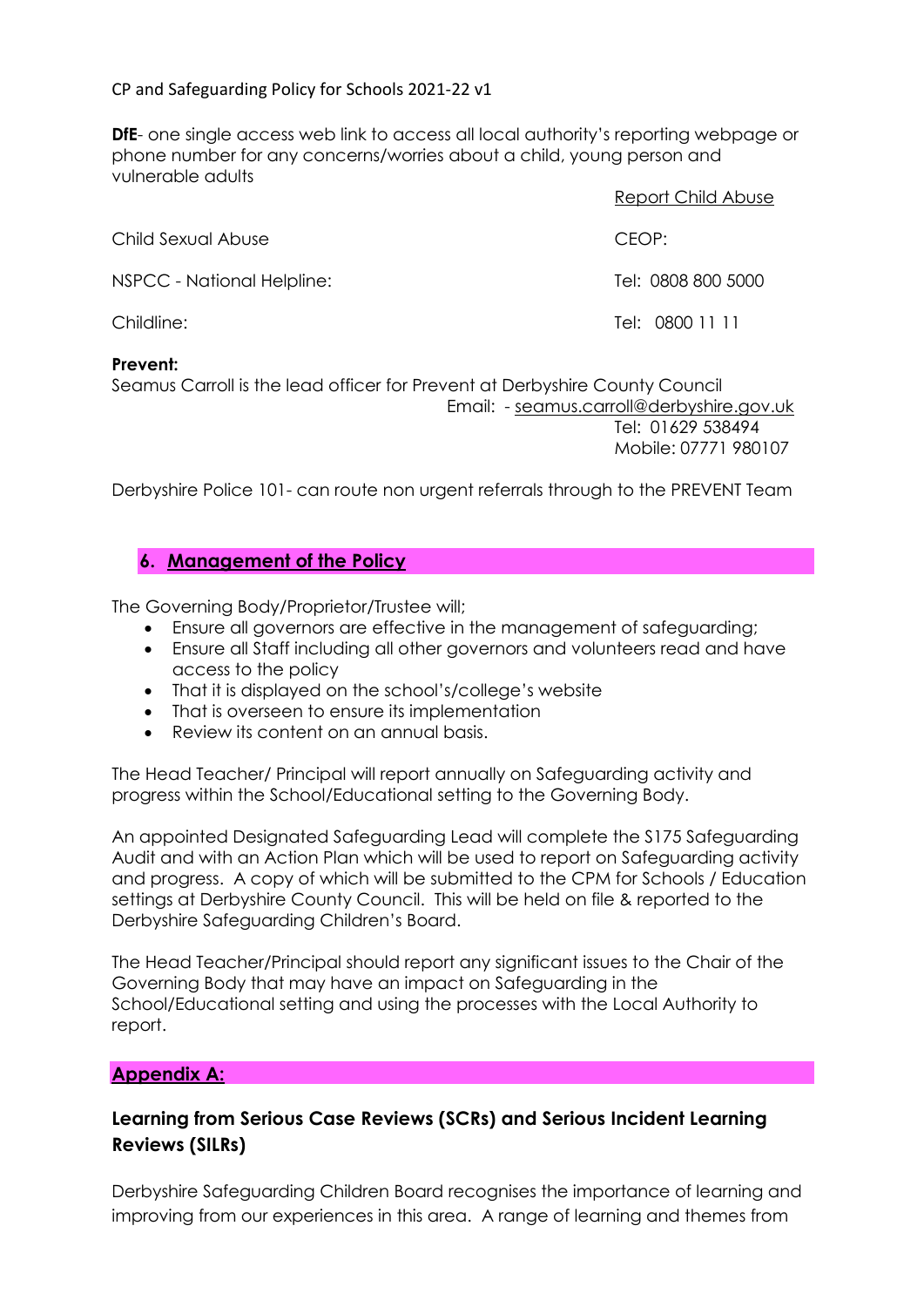SCRs and SILRs have been identified from our most recent reviews, and from the preceding years.

In 2012 we have learnt that:

**Babies** are particularly at risk from abuse and neglect including:

- Shaking
- Co-sleeping
- Domestic abuse
- Methadone used as a soother
- Lack of ante-natal assessment

**Teenagers** - a quarter of all SCRs/SILRs have been about the serious injury or death of a teenager. Issues include:

- Suicide/self-harm
- Child sexual exploitation (CSE)
- Offending behaviour
- Missing from school, home or care
- Difficult to engage

**Parents**- the death or serious injury of children and young people often has contributory factors including:

- Substance misuse
- Mental health
- Domestic abuse
- Hostility/non-engagement
- Disguised compliance
- Violent men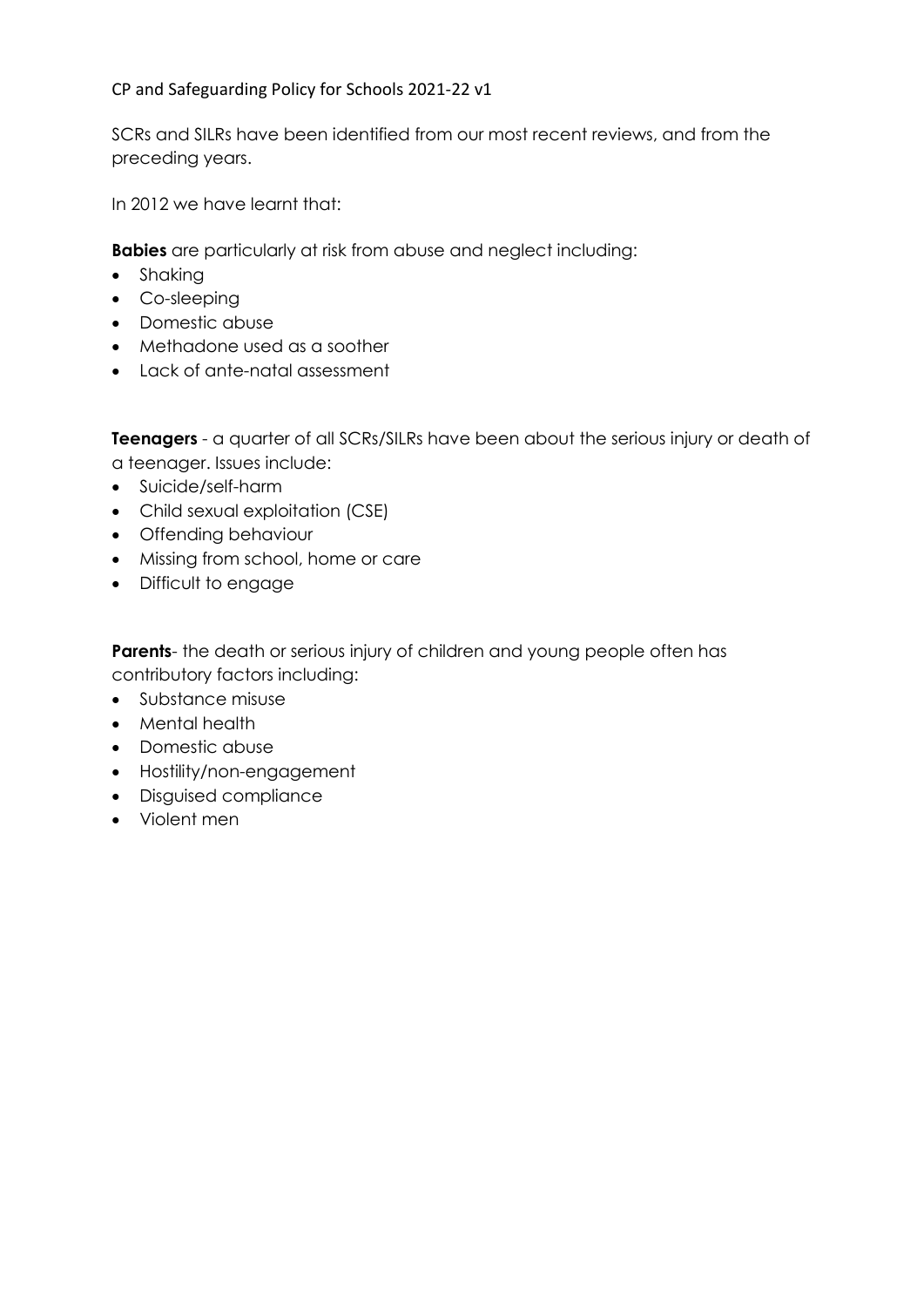It is vital that themes and learning is shared across all agencies to improve practice and increase safeguards to children and young people. The SCR subcommittee has identified a number of practice developments for professionals including:

- Information gathering, sharing and recording.
- Assessing the complete circumstances of the child and family, including their history.
- Critically analysing all information.
- Ensuring the needs of the child are paramount above those of the parents.
- Seeing a child at home and where they sleep.

In 2013/2014 in summary form we learnt that:

Common Themes:

- Domestic Abuse
- Substance Misuse
- Vulnerabilities of older teenage children
- Suicide/self-harm
- Shaken babies/youngsters
- Disguised compliance from parents/carers
- Agencies should be consulted before closing cases
- Risk to children should be assessed when in contact with perpetrators of domestic abuse
- Not to have overoptimistic or unrealistic expectations of improvements seen or made as it is not likely reflective of past or current risk

In 2016/17 in summary form we learnt that:

- The importance of authoritative practice;
- To be alert to disquised compliance;
- The importance pf professional curiosity;
- To be alert to the possibility of abuse;
- That all professionals to consider the need for an Early Help Assessment;
- Hear the voice of the child;
- Understand and record the child's lived experience.

Learning for Schools from SCR's and Serious Incident Learning Reviews (SIR's)

- Appropriate representation is needed at key meetings- Child Protection Case Conferences
- Effective multi-agency working
- Working more SMART (ly) with children and Young people
- Effective information sharing to inform assessments
- Staff to be curious, inquisitive and ask more questions
- Reflection and constructive challenge for staff when working with vulnerable children and young people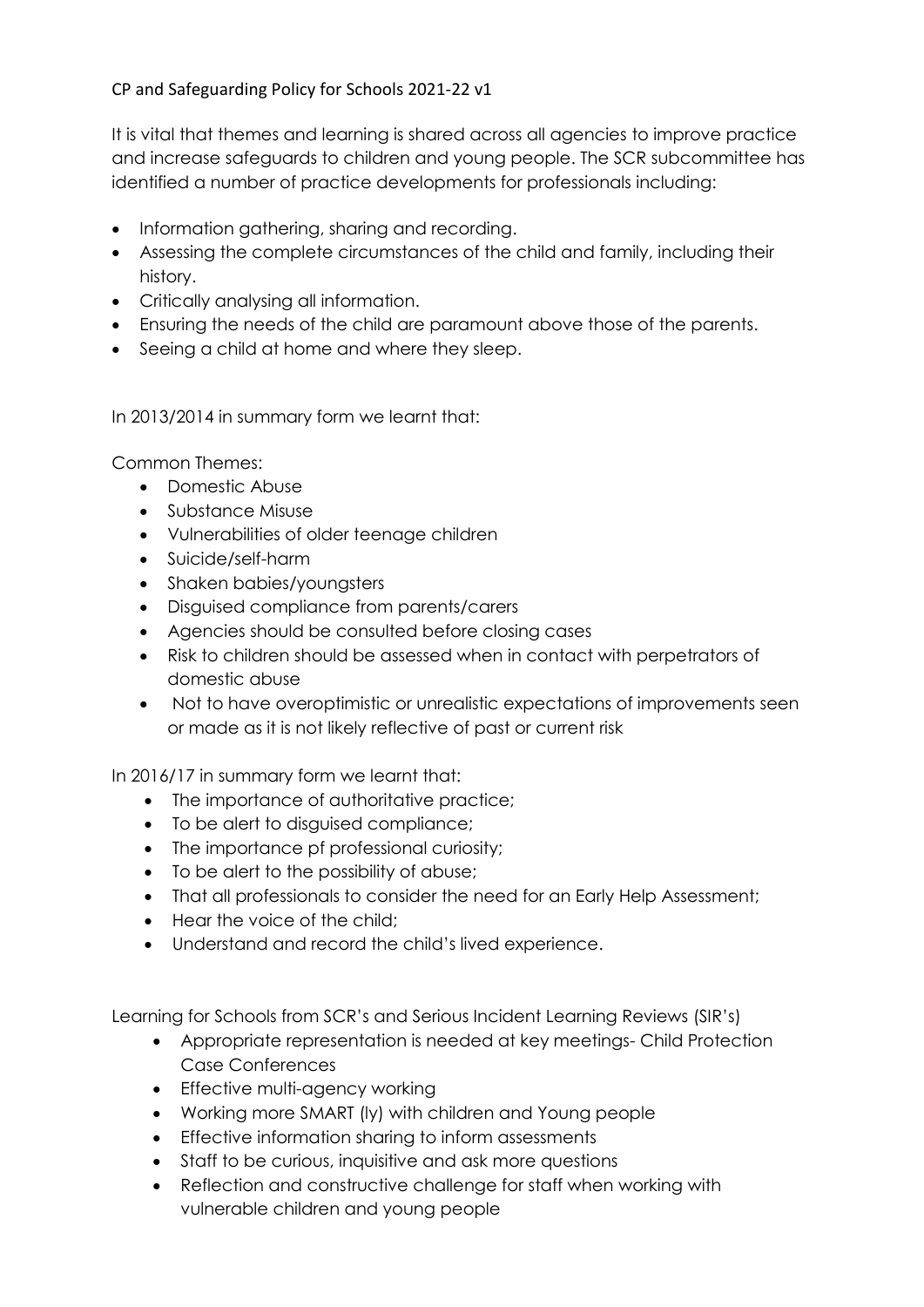- Staff to observe safer working practices
- Staff to be reminded of a code of conduct and staff to operate by one

From SCR's (East Midlands & wider) in 2015 in summary form we need:

- A requirement for holistic & family based approach to ante-natal care and the importance of recording a full history of parents
- A need for professional curiosity into parental capacity & the mental health of parents
- To find out about the role of fathers/male partners/boyfriends in families
- To understand how mental health issues impact on the welfare & development of young children
- To act upon disrupted education, going missing, school refusal
- To know about the need to distinguish between sexual abuse, sexual exploitation , and or/underage sexual activity
- To identify neglect in disabled children
- A requirement to know about and use escalation & challenge processes provided by a safeguarding board where there are professional disagreements
- To know that when safeguarding teenagers understanding a tension between respecting their autonomy and keeping them safe
- To understand the impact of bereavement, loss and transition for children and especially young people
- Realise and respond to parents who dominate and manipulate TAF meetings (early help/CIN) by disputing points, creating diversions & feigned compliances with recommendations.

#### **Relevant SCRs:**

Serious Case Reviews, Serious Incident Learning and Thematic Case Reviews and leaning relevant for schools /colleges can be found on the Derbyshire Safeguarding [Childrens Board](http://www.derbyshirescb.org.uk/professionals/serious-case-reviews/default.asp) website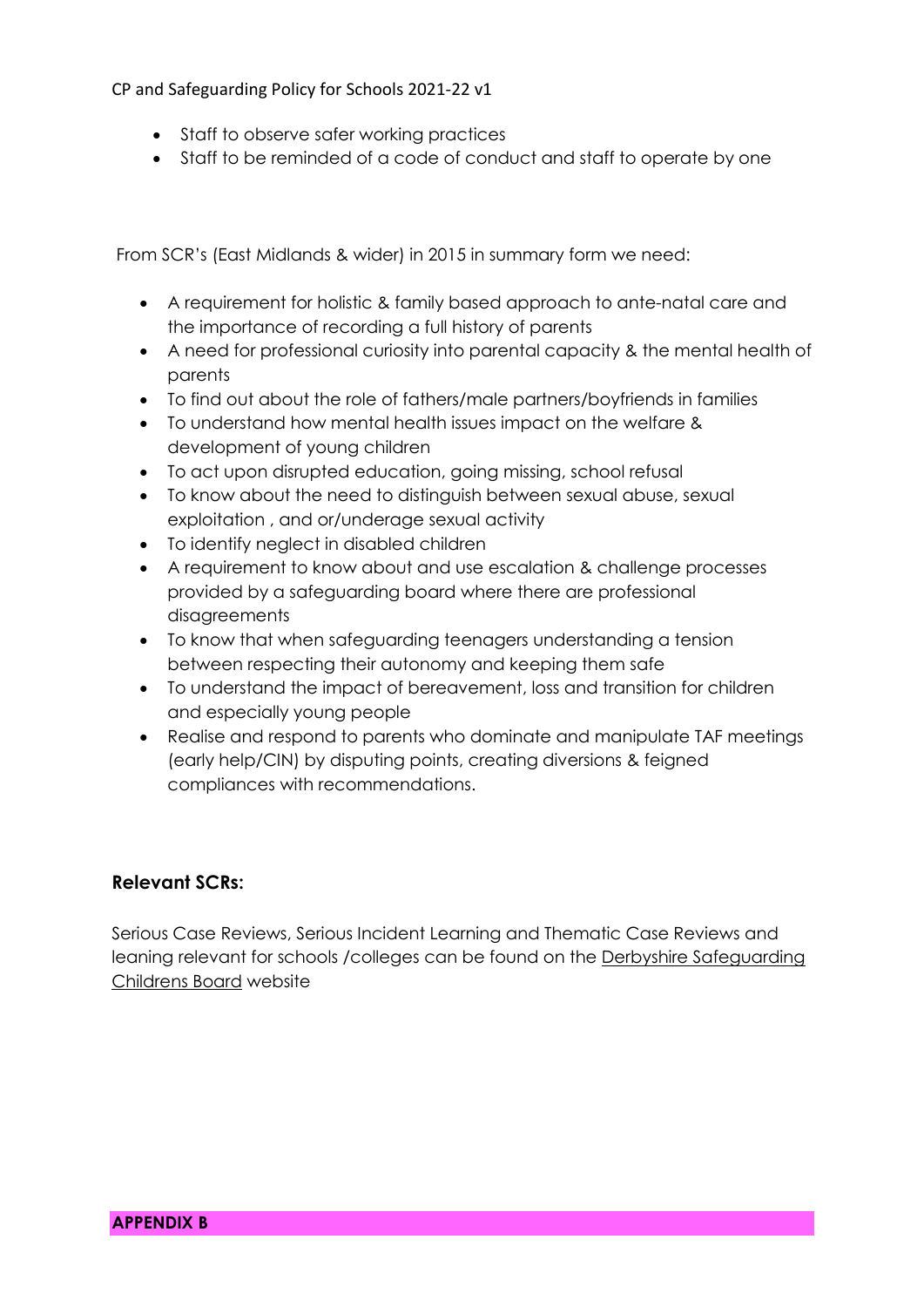#### **Schools who have EYFS children in nursery or reception classes**

Please note that the requirements below **only** relate to the welfare and safeguarding requirements of the EYFS (0-5 years). The learning and development requirements must also be met in full. (*Include this appendix therefore only if this applies to your setting)* 

- **Schools are not required to have separate policies to cover EYFS requirements provided the requirements are already met through an existing policy.**
- These policies and procedures should be recorded in writing.

#### **EYFS welfare and safeguarding requirements - policies and procedures:**

Source: **Early Years Foundation Stage Statutory Framework** (revised 2017) and Ofsted's Inspecting safeguarding in early years, education and skills settings (2016)

| <b>Child</b><br>Protection | $3.4 - 3 - 8$<br>(see<br>above) | The safeguarding policy and procedures must include:<br>an allegation being made against a member of staff<br>(This is included in this schools overarching model child<br>protection & safeguarding policy)<br>the use of mobile phones and cameras in the setting<br>(refer here to the guidance where this is clear and<br>explained in your school and additional guidelines<br>expected in nurseries around use of cameras on<br>premises)                                       |
|----------------------------|---------------------------------|---------------------------------------------------------------------------------------------------------------------------------------------------------------------------------------------------------------------------------------------------------------------------------------------------------------------------------------------------------------------------------------------------------------------------------------------------------------------------------------|
| Suitable<br>person         | $3.9 - 3.13$                    | Providers must tell staff that they are expected to disclose<br>any convictions, cautions, court orders, reprimands and<br>warnings that may affect their suitability to work with children<br>(whether received before or during their employment at the<br>setting). This is explained in more detail in our overarching<br>model child protection & safeguarding policy.                                                                                                           |
|                            |                                 | Providers <b>must</b> also meet their responsibilities under the<br>Safeguarding Vulnerable Groups Act 2006, which includes a<br>duty to make a referral to the Disclosure and Barring Service<br>where a member of staff is dismissed (or would have been,<br>had the person not left the setting first) because they have<br>harmed a child or put a child at risk of harm. This is explained<br>in more detail in our overarching model child protection &<br>safeguarding policy. |
| Disqualification           | $3.14 - 3.18$                   | A provider or a childcare worker may be disqualified from<br>registration. Where a person is disqualified, the provider must<br>not employ that person in connection with early years<br>provision. Where an employer becomes aware of relevant                                                                                                                                                                                                                                       |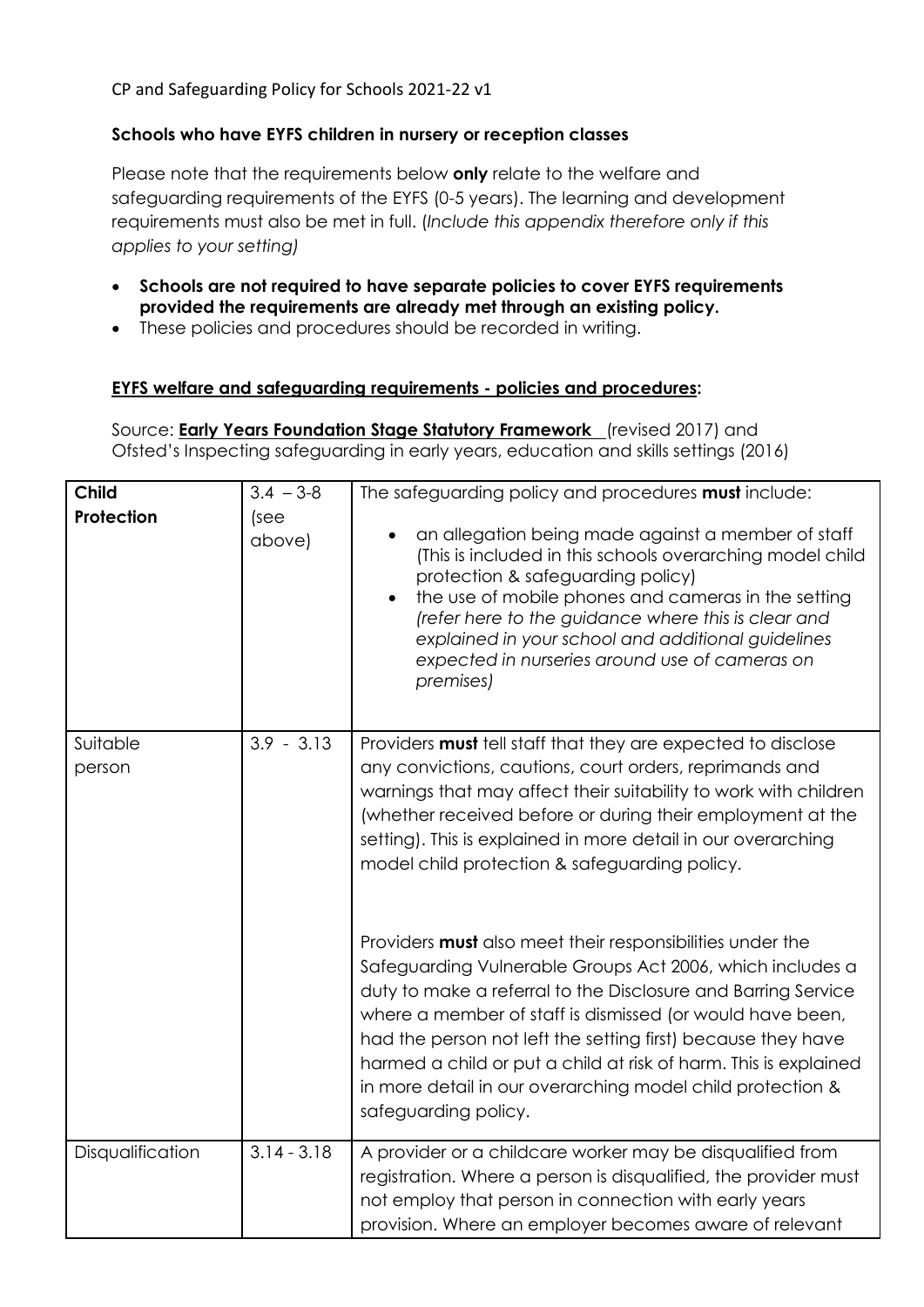|                                                                 |               | information that may lead to disqualification of an employee,<br>the provider must take appropriate action to ensure the<br>safety of children.                                                                                                                                                                                                        |
|-----------------------------------------------------------------|---------------|--------------------------------------------------------------------------------------------------------------------------------------------------------------------------------------------------------------------------------------------------------------------------------------------------------------------------------------------------------|
|                                                                 |               | A provider or a childcare worker may also be disqualified<br>because they live in the same household as another person<br>who is disqualified, or because they live in the same<br>household where a disqualified person is employed.                                                                                                                  |
|                                                                 |               | The information <b>must</b> be provided to Ofsted as soon as<br>reasonably practicable, but at the latest within 14 days of the<br>date the provider became aware of the information or ought<br>reasonably to have become aware of it if they had made<br>reasonable enquiries.                                                                       |
| Staff taking<br>medication/other<br>substances                  | 3.19          | If practitioners are taking medication which may affect their<br>ability to care for children, those practitioners should seek<br>medical advice.                                                                                                                                                                                                      |
|                                                                 |               | Providers <b>must</b> ensure that those practitioners only work<br>directly with children if medical advice confirms that the<br>medication is unlikely to impair that staff member's ability to<br>look after children properly. Staff medication on the premises<br>must be securely stored, and out of reach of children, at all<br>times.          |
| <b>Staff qualifications,</b><br>training, support<br>and skills | $3.20 - 3.26$ | Induction training must include information about emergency<br>evacuation procedures, safeguarding, child protection, and<br>health and safety.                                                                                                                                                                                                        |
| Key<br>person                                                   | $3.27 -$      | Each child <b>must</b> be assigned a key person. Their role is to help<br>ensure that every child's care is tailored to meet their<br>individual needs to help the child become familiar with the<br>setting, offer a settled relationship for the child and build a<br>relationship with their parents. In schools this will often be the<br>teacher. |
| Staff: child ratios -                                           | $3.28 - 3.43$ | Providers must inform parents and/or carers about staff<br>deployment, and, when relevant and practical, aim to<br>involve them in these decisions. Children must usually be<br>within sight and hearing of staff and always within sight or<br>hearing.<br>Only those aged 17 or over may be included in ratios (and                                  |
|                                                                 |               | staff under 17 should be supervised at all times). Students on<br>long term placements and volunteers (aged 17 or over) and                                                                                                                                                                                                                            |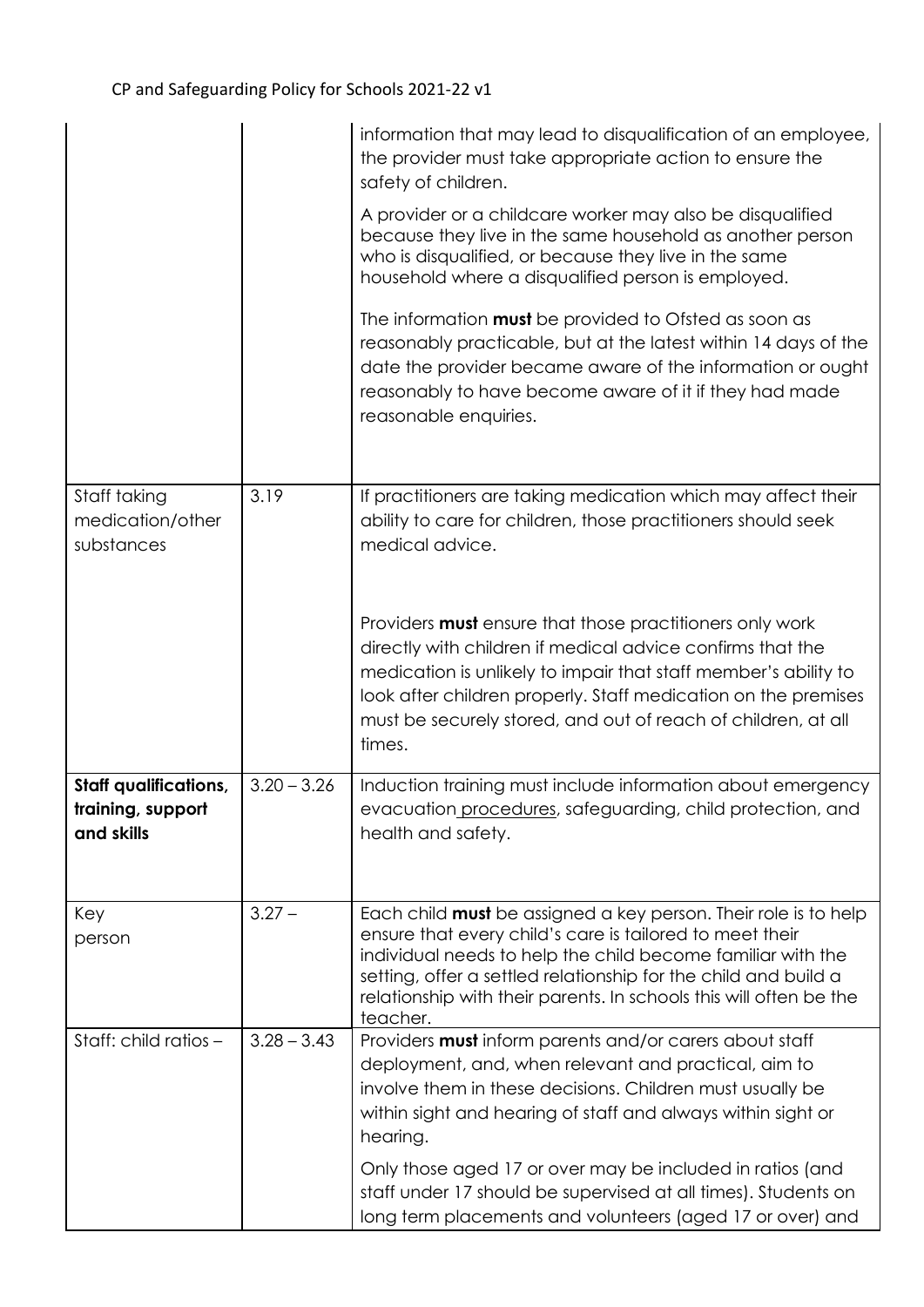|                        | that they are competent and responsible.                                                                                 | staff working as apprentices in early education (aged 16 or<br>over) may be included in the ratios if the provider is satisfied                                                                                                                                                                                                      |
|------------------------|--------------------------------------------------------------------------------------------------------------------------|--------------------------------------------------------------------------------------------------------------------------------------------------------------------------------------------------------------------------------------------------------------------------------------------------------------------------------------|
|                        |                                                                                                                          | The ratio and qualification requirements below apply to the<br>total number of staff available to work directly with children.                                                                                                                                                                                                       |
| For children aged two: |                                                                                                                          |                                                                                                                                                                                                                                                                                                                                      |
| children               | • there must be at least one member of staff for every four                                                              |                                                                                                                                                                                                                                                                                                                                      |
| level 3 qualification  |                                                                                                                          | • at least one member of staff must hold a full and relevant                                                                                                                                                                                                                                                                         |
| level 2 qualification  | • at least half of all other staff must hold a full and relevant                                                         |                                                                                                                                                                                                                                                                                                                                      |
|                        | For children aged three and over in maintained nursery<br>schools and nursery classes in maintained schools:             |                                                                                                                                                                                                                                                                                                                                      |
| children               | • there <b>must</b> be at least one member of staff for every 13                                                         |                                                                                                                                                                                                                                                                                                                                      |
|                        | defined by section 122 of the Education Act 2002                                                                         | • at least one member of staff must be a school teacher as                                                                                                                                                                                                                                                                           |
|                        | • at least one other member of staff must hold a full and<br>relevant level 3 qualification                              |                                                                                                                                                                                                                                                                                                                                      |
|                        | (Infant Class Size) Regulations 2012 limit the size of infant<br>level teaching assistants or other support staff.       | <b>Reception classes</b> in maintained schools and academies are<br>subject to infant class size legislation. The School Admissions<br>classes to 30 pupils per school teacher (subject to permitted<br>exceptions) while an ordinary teaching session is conducted.<br>'School teachers' do not include teaching assistants, higher |
|                        | Where schools have provision run by the governing body                                                                   |                                                                                                                                                                                                                                                                                                                                      |
|                        | (under section 27 of the Education Act 2002) for three- and<br>four-year-olds who are not pupils of the school, they can |                                                                                                                                                                                                                                                                                                                                      |
|                        | apply: a 1:13 ratio where a person with a suitable level 6                                                               |                                                                                                                                                                                                                                                                                                                                      |
|                        |                                                                                                                          | qualification is working directly with the children; or a 1:8 ratio                                                                                                                                                                                                                                                                  |
|                        | where a person with a suitable level 6 qualification is not<br>working directly with children but at least one member of |                                                                                                                                                                                                                                                                                                                                      |
|                        | staff present holds a level 3 qualification.                                                                             |                                                                                                                                                                                                                                                                                                                                      |
|                        | Where children in nursery classes attend school for longer                                                               |                                                                                                                                                                                                                                                                                                                                      |
|                        |                                                                                                                          | than the school day or in the school holidays, in provision run                                                                                                                                                                                                                                                                      |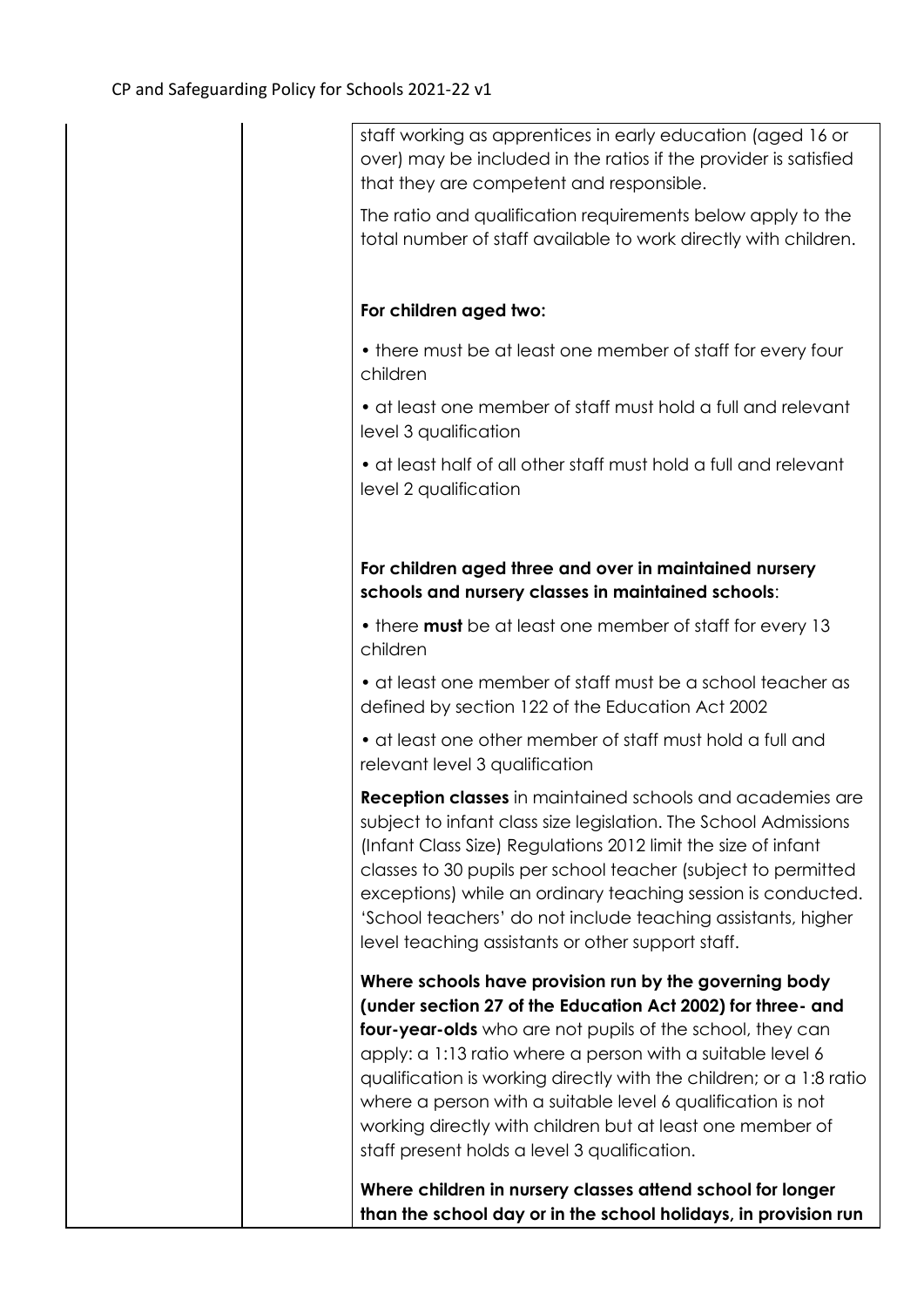|                       |               | directly by the governing body or the proprietor, with no<br>teacher present, a ratio of one member of staff to every eight<br>children can be applied if at least one member of staff holds<br>a full and relevant level 3 qualification, and at least half of all<br>other staff hold a full and relevant level 2 qualification.                                                                                                                                                                                                                                                                                                       |
|-----------------------|---------------|------------------------------------------------------------------------------------------------------------------------------------------------------------------------------------------------------------------------------------------------------------------------------------------------------------------------------------------------------------------------------------------------------------------------------------------------------------------------------------------------------------------------------------------------------------------------------------------------------------------------------------------|
|                       |               | Some schools may choose to mix their reception classes with<br>groups of younger children (nursery pupils, none pupils or<br>younger children from a registered provider), in which case<br>they must determine ratios within mixed groups, guided by all<br>relevant ratio requirements and by the needs of individual<br>children within the group. In exercising this discretion, the<br>school must comply with the statutory requirements relating<br>to the education of children of compulsory school age and<br>infant class sizes. Schools' partner providers must meet the<br>relevant ratio requirements for their provision. |
|                       |               | Where the provision is solely before/after school care or<br>holiday provision for children who normally attend Reception<br>class (or older) during the school day, there must be sufficient<br>staff as for a class of 30 children. It is for providers to<br>determine how many staff are needed to ensure the safety<br>and welfare of children, bearing in mind the type(s) of<br>activity and the age and needs of the children. It is also for<br>providers to determine what qualifications, if any, the<br>manager and/or staff should have.                                                                                    |
| <b>Health</b>         | $3.44 - 3.46$ | Schools <b>must</b> have a procedure, discussed with parents<br>and/or carers, for responding to children who are ill or<br>infectious, take necessary steps to prevent the spread of<br>infection, and take appropriate action if children are<br>ill. Providers <b>must</b> have and implement a policy and<br>procedures, for administering medicines.                                                                                                                                                                                                                                                                                |
| <b>Food and drink</b> | $3.37 - 3.49$ | Where children are provided with meals, snacks and drinks,<br>they <b>must</b> be healthy, balanced and nutritious. Before a child<br>is admitted to the setting the provider must also obtain<br>information about any special dietary requirements,<br>preferences and food allergies that the child has, and any<br>special health requirements. Fresh drinking water must be<br>available and accessible at all times. Providers must record                                                                                                                                                                                         |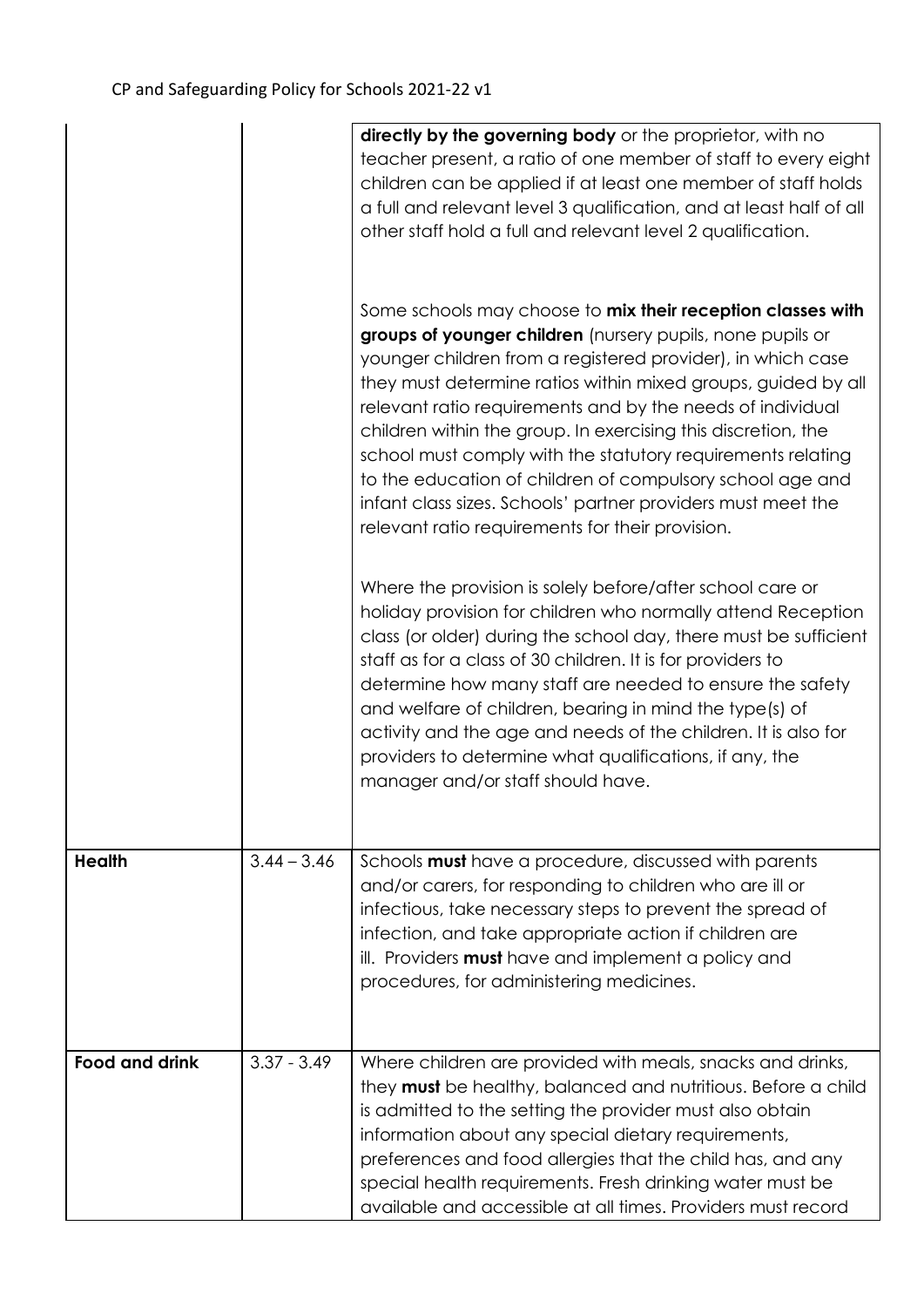|                             |               | and act on information from parents and carers about a<br>child's dietary needs.                                                                                                                                                                                                                                                                                                                                                                                                                                                                                                                                                |
|-----------------------------|---------------|---------------------------------------------------------------------------------------------------------------------------------------------------------------------------------------------------------------------------------------------------------------------------------------------------------------------------------------------------------------------------------------------------------------------------------------------------------------------------------------------------------------------------------------------------------------------------------------------------------------------------------|
|                             |               | There <b>must</b> be an area which is adequately equipped to<br>provide healthy meals, snacks and drinks for children as<br>necessary. There must be suitable facilities for the hygienic<br>preparation of food for children. Providers must be confident<br>that those responsible for preparing and handling food are<br>competent to do so. In group provision, all staff involved in<br>preparing and handling food must receive training in food<br>hygiene.                                                                                                                                                              |
|                             |               | Registered providers must notify Ofsted of any food poisoning<br>affecting two or more children cared for on the premises.                                                                                                                                                                                                                                                                                                                                                                                                                                                                                                      |
| Accident or injury          | $3.50 - 3.51$ | Registered providers must notify Ofsted of any serious<br>accident, illness or injury to, or death of, any child while in<br>their care, and of the action taken. Notification must be<br>made as soon as is reasonably practicable, but in any event<br>within 14 days of the incident occurring. A registered<br>provider, who, without reasonable excuse, fails to comply<br>with this requirement, commits an offence. Providers must<br>notify local child protection agencies of any serious accident<br>or injury to, or the death of, any child while in their care, and<br>must act on any advice from those agencies. |
| Smoking                     | 3.56          | Wider legislation <b>must</b> be met (i.e. signage and no smoking in<br>cars with children)                                                                                                                                                                                                                                                                                                                                                                                                                                                                                                                                     |
| <b>Premises</b>             |               |                                                                                                                                                                                                                                                                                                                                                                                                                                                                                                                                                                                                                                 |
| <b>Risk</b><br>assessment   | 3.64          | Risk assessments should identify aspects of the environment<br>that need to be checked on a regular basis, when and by<br>whom those aspects will be checked, and how the risk will be<br>removed or minimised.                                                                                                                                                                                                                                                                                                                                                                                                                 |
| Outings                     | $3.65 - 3.66$ | A trained paediatric first aider must be available on all trips.                                                                                                                                                                                                                                                                                                                                                                                                                                                                                                                                                                |
| Special<br>educational need | $3.67 - 3.68$ | No policy requirement stated – however in 'Inspecting<br>safeguarding in early years, education and skills settings'<br>document this must be in the child protection policy - see<br>bottom of page.                                                                                                                                                                                                                                                                                                                                                                                                                           |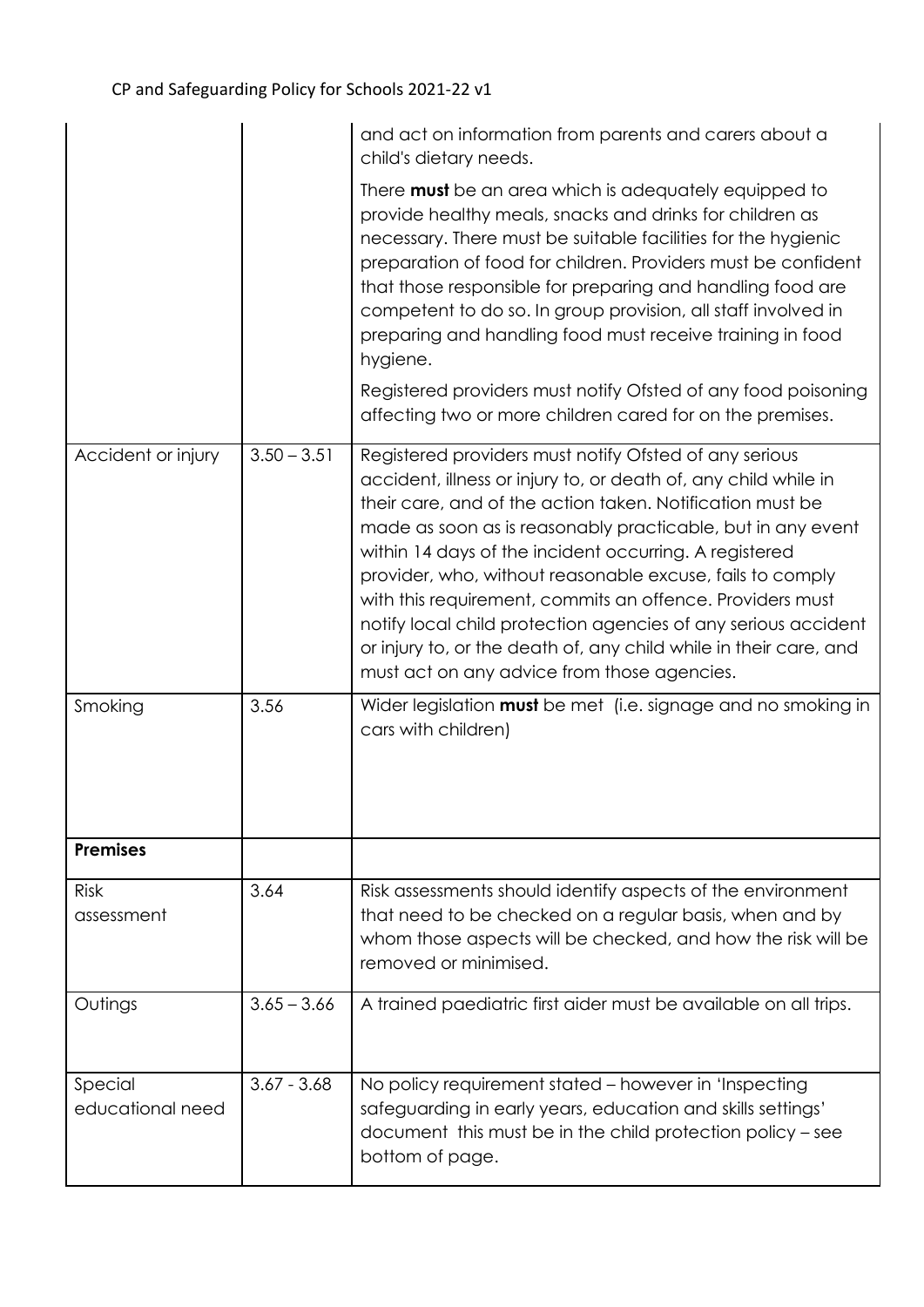| Information and<br>records                    | $3.68 - 3.71$ | Providers <b>must</b> enable a regular two-way flow of information<br>with parents and/or carers, and between providers, if a child<br>is attending more than one setting. If requested, providers<br>should incorporate parents' and/or carers' comments into<br>children's records.                                                                                                                                                                                                                                                                                                                                                                                                                                                                                                                                                                                                                                                                                                                                         |
|-----------------------------------------------|---------------|-------------------------------------------------------------------------------------------------------------------------------------------------------------------------------------------------------------------------------------------------------------------------------------------------------------------------------------------------------------------------------------------------------------------------------------------------------------------------------------------------------------------------------------------------------------------------------------------------------------------------------------------------------------------------------------------------------------------------------------------------------------------------------------------------------------------------------------------------------------------------------------------------------------------------------------------------------------------------------------------------------------------------------|
| Information about<br>the child                | 3.72          | No policy requirement stated                                                                                                                                                                                                                                                                                                                                                                                                                                                                                                                                                                                                                                                                                                                                                                                                                                                                                                                                                                                                  |
| Information for<br>parents and<br>carers      | 3.73          | Details of the provider's policies and procedures should be<br>published and they must make copies available on request,<br>including the procedure to be followed in the event of a<br>parent and/or carer failing to collect a child at the<br>appointed time, or in the event of a child going missing at, or<br>away from, the setting.                                                                                                                                                                                                                                                                                                                                                                                                                                                                                                                                                                                                                                                                                   |
| <b>Complaints</b>                             | $3.74 - 3.75$ | Providers must put in place a written procedure for dealing<br>with concerns and complaints from parents and/or carers,<br>and must keep a written record of any complaints, and their<br>outcome.                                                                                                                                                                                                                                                                                                                                                                                                                                                                                                                                                                                                                                                                                                                                                                                                                            |
| Changes that must<br>be notified to<br>Ofsted | $3.77 - 3.78$ | All registered early years providers must notify Ofsted of any<br>change:<br>• in the address of the premises (and seek approval to<br>operate from those premises where appropriate); to the<br>premises which may affect the space available to children<br>and the quality of childcare available to them<br>• any proposal to change the hours during which childcare is<br>provided;<br>• any significant event which is likely to affect the suitability of<br>the early years provider or any person who cares for, or is in<br>regular contact with, children on the premises to look after<br>children<br>• where the early years provision is provided by a company,<br>any change in the name or registered number of the<br>company<br>• where the childcare is provided by a partnership, body<br>corporate or unincorporated association, any change to the<br>'nominated individual'<br>• where the childcare is provided by a partnership, body<br>corporate or unincorporated association whose sole or main |